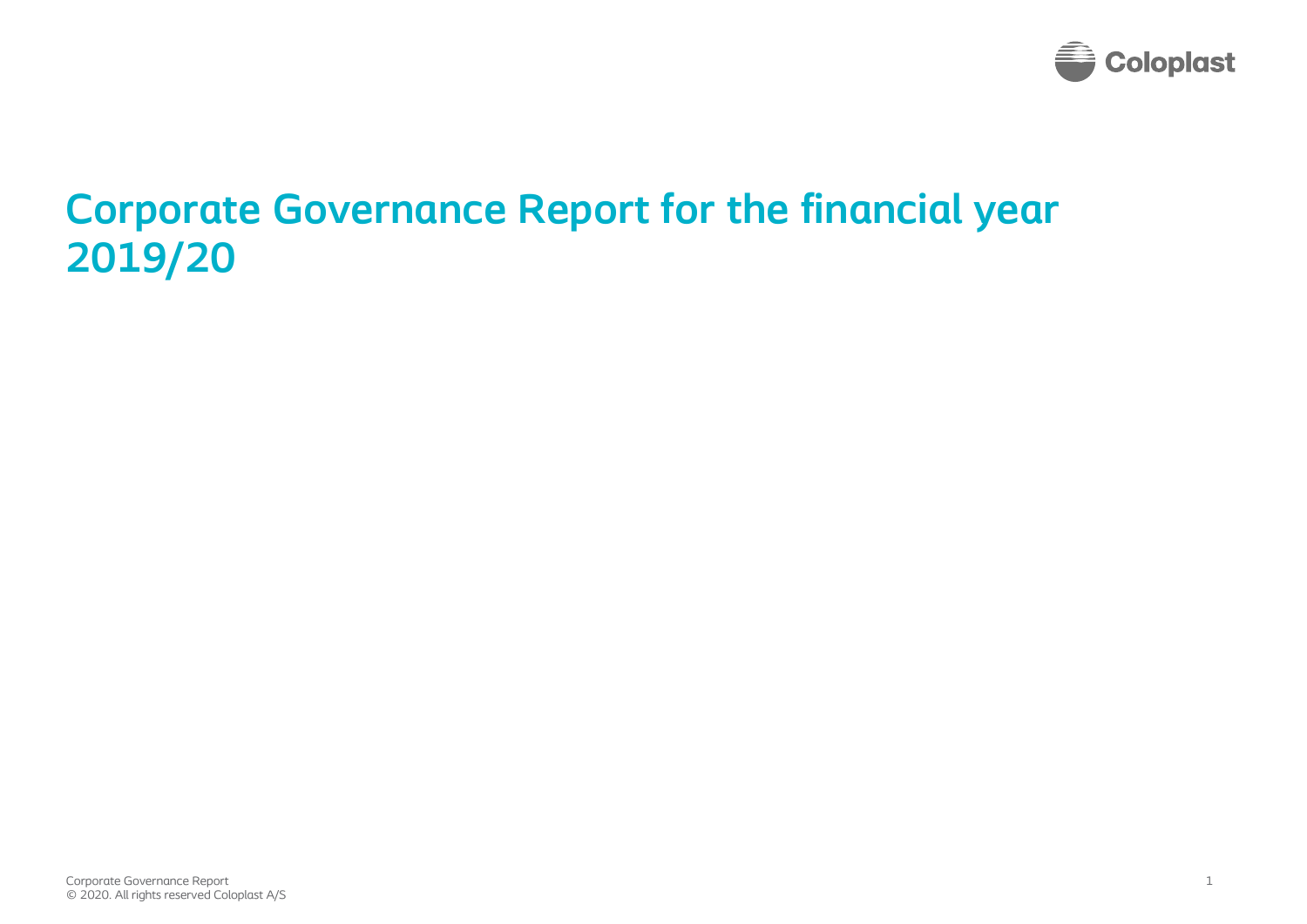

This Corporate Governance Report, including the description on internal controls and risk management systems in relation to the financial reporting process, for Coloplast A/S has been prepared pursuant to s. 107(b) of the Danish Financial Statements Act and forms an integral part of the Management's report in Coloplast A/S' 2019/20 Annual Report. Coloplast A/S is subject to the recommendations on corporate governance, which are available at the website of the Committee on Corporate Governance[, www.corporategovernance.dk.](https://corporategovernance.dk/)

## **Internal controls and risk management systems in relation to the financial reporting process**

#### **Purpose**

The purpose of Coloplast's internal controls and risk management systems in relation to the yearly and interim financial reporting process is to ensure that the internal and external financial statements are presented in accordance with International Financial Reporting Standards as adopted by the EU and further requirements in the Danish Financial Statements Act, and for such internal control as Management determines is necessary to enable the preparation of financial statements that are free from material misstatement, whether due to fraud or error.

The Company's established internal control and risk management systems ensure that material errors or irregularities in the financial statements are identified and corrected but provides no absolute assurance that all errors are detected and corrected.

The internal control and risk management systems comprise the following areas:

- Control environment
- Risk assessment
- Control activities
- Information and communication
- **Monitoring**

## **Control environment**

The Board of Directors has set up an audit committee that will assist the Board of Directors in, among other things, supervising the yearly and interim financial reporting process and the efficiency of the company's internal control and risk management systems. The audit committee works on assessing the internal control systems and acts as preliminary in relation to the Board of Directors.

The Executive Management is responsible for maintaining efficient internal controls and risk management systems. The Executive Management has implemented the controls necessary to identify potential risks and address these in relation to financial reporting.

The composition of the Board of Directors and the Executive Management ensures the relevant competencies with respect to internal controls and risk management in relation to the financial reporting process.

Powers and responsibilities are defined in the Board of Directors' instructions to the Executive Management. The relevant functions at Coloplast issue quidelines and monitor the application of all policies and procedures. Coloplast's accounting policies are set out in the Coloplast financial reporting manual, which is available to all employees. The organisational structure and the internal guidelines combined with laws and other regulations to make up the control environment.

## **Risk assessment**

On a quarterly basis, the Board of Directors and the Executive Management assess risks that Coloplast is exposed to, including risks related to the yearly and interim financial reporting.

For more information on risk management at Coloplast, go to Corporate Governance on the Coloplast [website.](https://www.coloplast.com/Investor-Relations/Corporate-Governance/)

The audit committee reviews certain high-risk areas at least once a year, including the following:

• Significant accounting estimates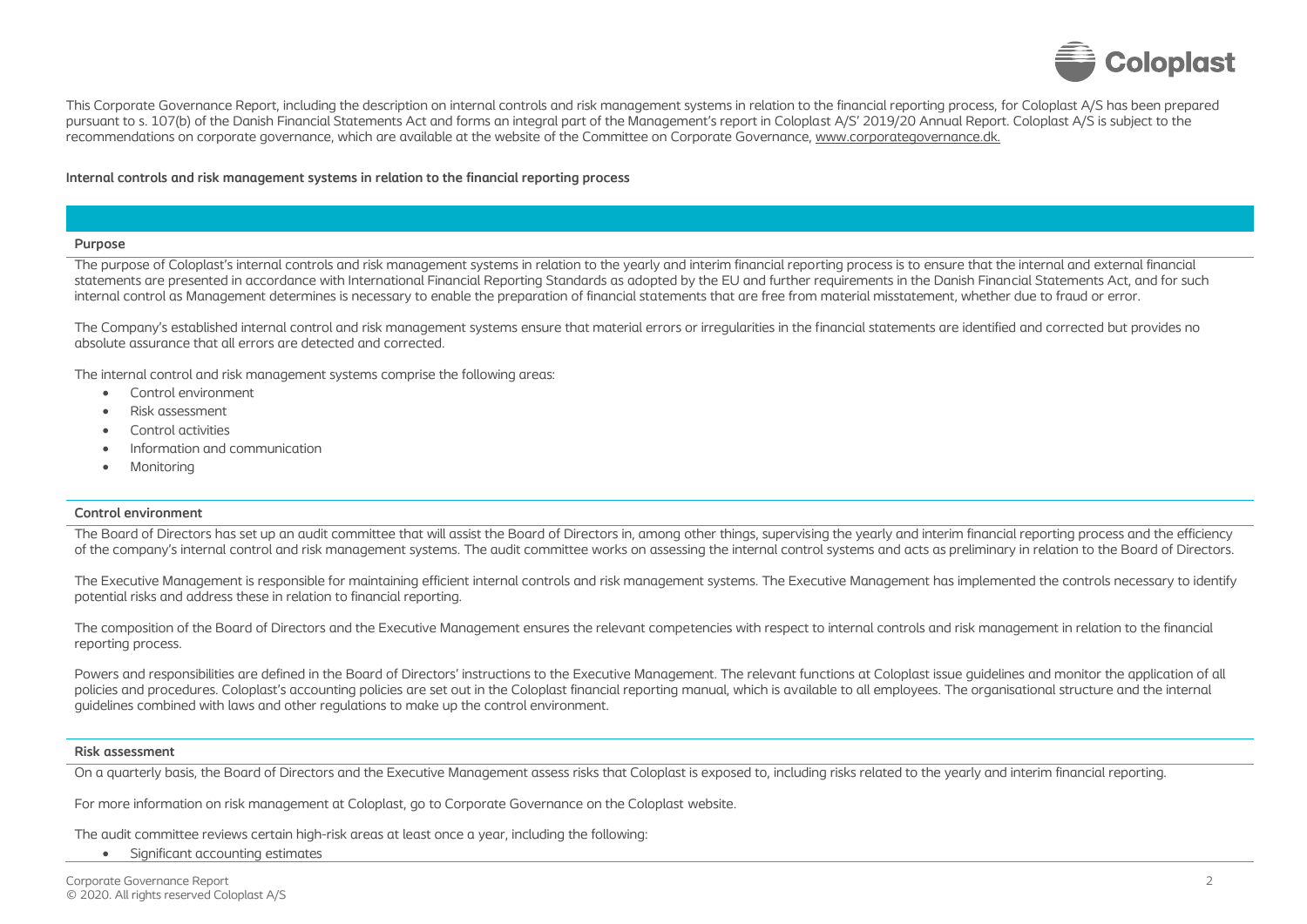

## • Material changes to the accounting policies

At least once a year, the audit committee reviews the current internal controls to consider whether they are effective in relation to the risks identified in the financial reporting process.

#### **Control activities**

The global corporate finance skills are reviewed on an ongoing basis in order to ensure an appropriate and satisfactory control environment.

A clearly defined organisational structure has been set up, in which all-regional finance and IT functions report to the company's CFO. Central controlling functions of the Corporate Finance department, reporting to the company's CFO, are responsible for controlling the financial reporting from the parent company and the subsidiaries.

Coloplast has introduced standards for the internal controls relating to the yearly and interim financial reporting. These standards are intended to ensure a certain minimum level of internal controls in Coloplast companies, thus making the control environment more efficient. The internal control standards are focused on segregation of duties and on detective and preventive controls. Coloplast's companies are subject to ongoing controls from a central unit of the Corporate Finance department in order to ensure an appropriate control environment.

## **Information and communication**

Coloplast's financial reporting manual and other reporting instructions, including account-entry instructions as well as policies for credit-granting and capital expenditure, are updated on a regular basis and are available at the Coloplast intranet, where they can be accessed by all employees.

Any major changes to the above are reported in writing to all financial reporting managers.

A global committee has been set up with all finance functions represented. This committee keeps its members informed about all developments in relation to finance at Coloplast. The committee holds about three meetings per year.

## **Monitoring**

Reporting from subsidiaries is controlled on an ongoing basis and procedures have been established for control and testing of such reporting. Procedures have also been set up to ensure that any errors are communicated to and corrected by the reporting subsidiaries.

The internal controls are subject to ongoing reviews, including in connection with the regular control inspections at subsidiaries conducted by a central unit of the Corporate Finance department. Conclusions from these reviews are submitted to the Executive Management, the audit committee and the independent auditors.

Coloplast's internal yearly and interim financial reporting ensures an effective process to monitor the company's financial results, making it possible to identify and correct any errors or omissions. The monthly financial reporting from the respective subsidiaries is analysed and monitored by the Corporate Finance department in order to identify any weaknesses in the internal controls, failures to comply with procedures and the financial reporting manual, etc. Each subsidiary's General Manager and Financial Reporting Manager declare on a quarterly basis that their financial reporting complies with the current rules at Coloplast.

The audit committee follows up to ensure that any internal control weaknesses are eliminated and that any errors or omissions in the financial statements identified and reported by the auditors are corrected, including that controls or procedures are implemented to prevent such errors or omissions.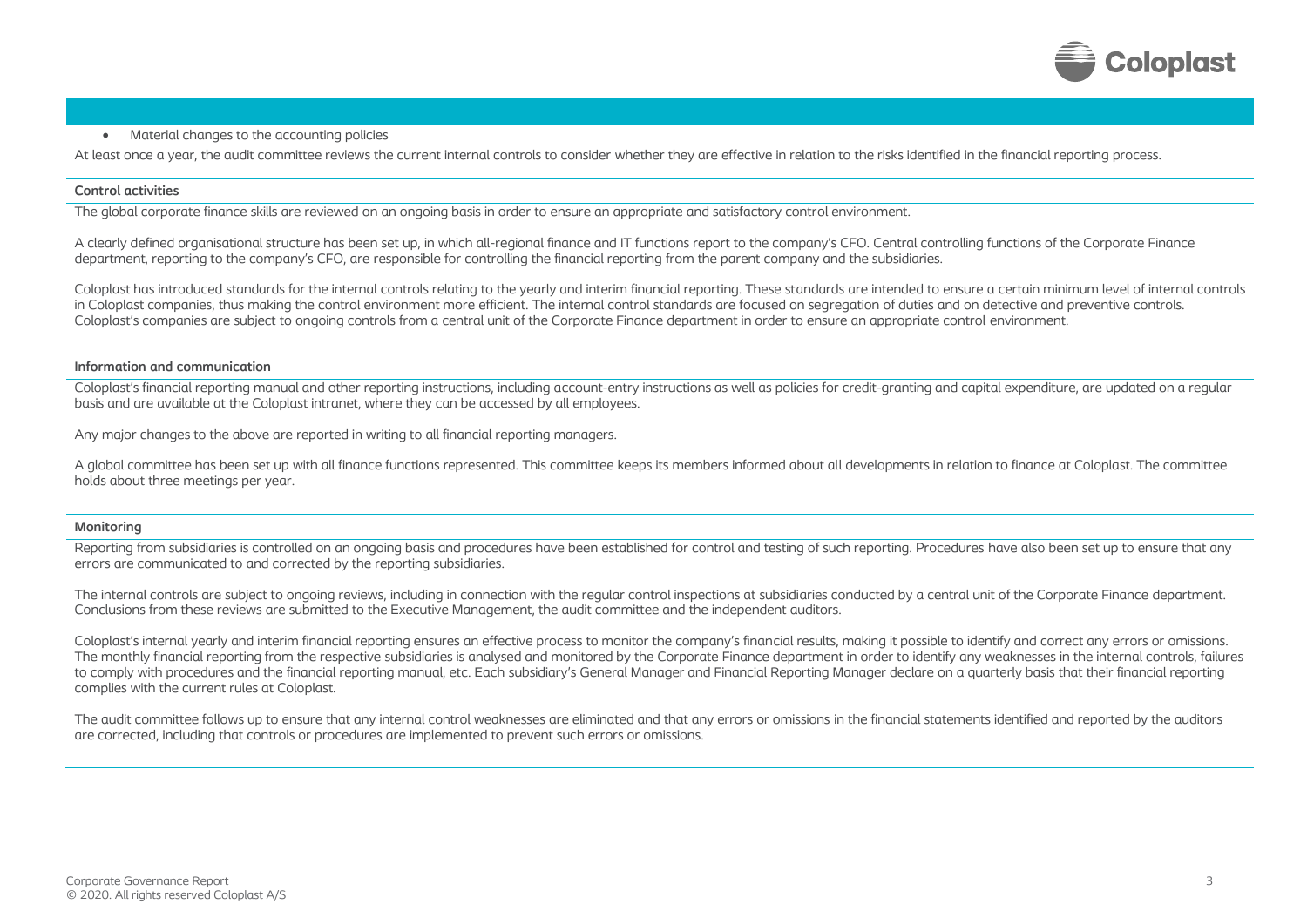

## **Corporate Governance Report**

| Recommendation                                                                                                                                                                                                                                                | <b>The</b><br>company<br>complies | The company<br>partly<br><b>complies</b> | The company<br>does not<br>comply | Reasons for compliance / part compliance / non-compliance with<br>the recommendation                                                                                                                                                                                                                                                                                               |
|---------------------------------------------------------------------------------------------------------------------------------------------------------------------------------------------------------------------------------------------------------------|-----------------------------------|------------------------------------------|-----------------------------------|------------------------------------------------------------------------------------------------------------------------------------------------------------------------------------------------------------------------------------------------------------------------------------------------------------------------------------------------------------------------------------|
| 1. Communication and interaction by the company with its investors and other stakeholders                                                                                                                                                                     |                                   |                                          |                                   |                                                                                                                                                                                                                                                                                                                                                                                    |
| 1.1. Dialogue between company, shareholders and other stakeholders                                                                                                                                                                                            |                                   |                                          |                                   |                                                                                                                                                                                                                                                                                                                                                                                    |
| 1.1.1. The Committee recommends that the board of directors<br>ensure ongoing dialogue between the company and its<br>shareholders, so that the shareholders gain relevant insight into<br>the company and in order for the board of directors to be aware of | $\mathsf{x}$                      |                                          |                                   | Coloplast communicates with its shareholders by telephone, email,<br>through annual reporting, company announcements, the corporate<br>website and at general meetings and investor meetings which may be<br>in person or by telephone.                                                                                                                                            |
| the shareholders' views, interests and opinions in respect to the<br>company.                                                                                                                                                                                 |                                   |                                          |                                   | General meetings are broadcasted live in Danish and English on the<br>corporate website.                                                                                                                                                                                                                                                                                           |
|                                                                                                                                                                                                                                                               |                                   |                                          |                                   | Coloplast continuously monitors technological advances and has<br>explored holding partially electronic general meetings. At present,<br>however, Coloplast does not consider doing so relevant.                                                                                                                                                                                   |
|                                                                                                                                                                                                                                                               |                                   |                                          |                                   | A policy has been established on communicating information to<br>shareholders and investors. According to this policy, the Executive<br>Management and Investor Relations are responsible for the flow of<br>information pursuant to guidelines set out by the Board of Directors.<br>The communication takes into account the rules laid down by Nasdaq<br>Copenhagen comprising: |
|                                                                                                                                                                                                                                                               |                                   |                                          |                                   | Full-year and interim financial statements and the annual report.                                                                                                                                                                                                                                                                                                                  |
|                                                                                                                                                                                                                                                               |                                   |                                          |                                   | Replies to inquiries from analysts, investors and shareholders.                                                                                                                                                                                                                                                                                                                    |
|                                                                                                                                                                                                                                                               |                                   |                                          |                                   | Site visits by investors and analysts.                                                                                                                                                                                                                                                                                                                                             |
|                                                                                                                                                                                                                                                               |                                   |                                          |                                   | Visits with Danish and foreign investors.<br>٠                                                                                                                                                                                                                                                                                                                                     |
|                                                                                                                                                                                                                                                               |                                   |                                          |                                   | Capital markets days for analysts and investors.                                                                                                                                                                                                                                                                                                                                   |
|                                                                                                                                                                                                                                                               |                                   |                                          |                                   | Conference calls in connection with the release of financial<br>$\bullet$<br>statements.                                                                                                                                                                                                                                                                                           |
|                                                                                                                                                                                                                                                               |                                   |                                          |                                   | Investor Relations section on the corporate website.<br>٠                                                                                                                                                                                                                                                                                                                          |
|                                                                                                                                                                                                                                                               |                                   |                                          |                                   | Information<br>Coloplast has adopted a general communication policy as well as a<br>number of other policies relating to the company's stakeholders.                                                                                                                                                                                                                               |
|                                                                                                                                                                                                                                                               |                                   |                                          |                                   | Coloplast complies with the rules laid down by Nasdaq Copenhagen<br>regarding duty to disclose information through company<br>announcements, interim financial statements and annual reports.                                                                                                                                                                                      |
|                                                                                                                                                                                                                                                               |                                   |                                          |                                   | The consolidated financial statements for the Coloplast Group are<br>presented on a regular basis to analysts, investors and the press. The<br>Executive Management takes part in a number of meetings<br>concerning the Group's financial statements with its stakeholders,<br>primarily employees, shareholders and analysts.                                                    |
|                                                                                                                                                                                                                                                               |                                   |                                          |                                   | Publications on the corporate website, www.coloplast.com, are<br>available in Danish and English.                                                                                                                                                                                                                                                                                  |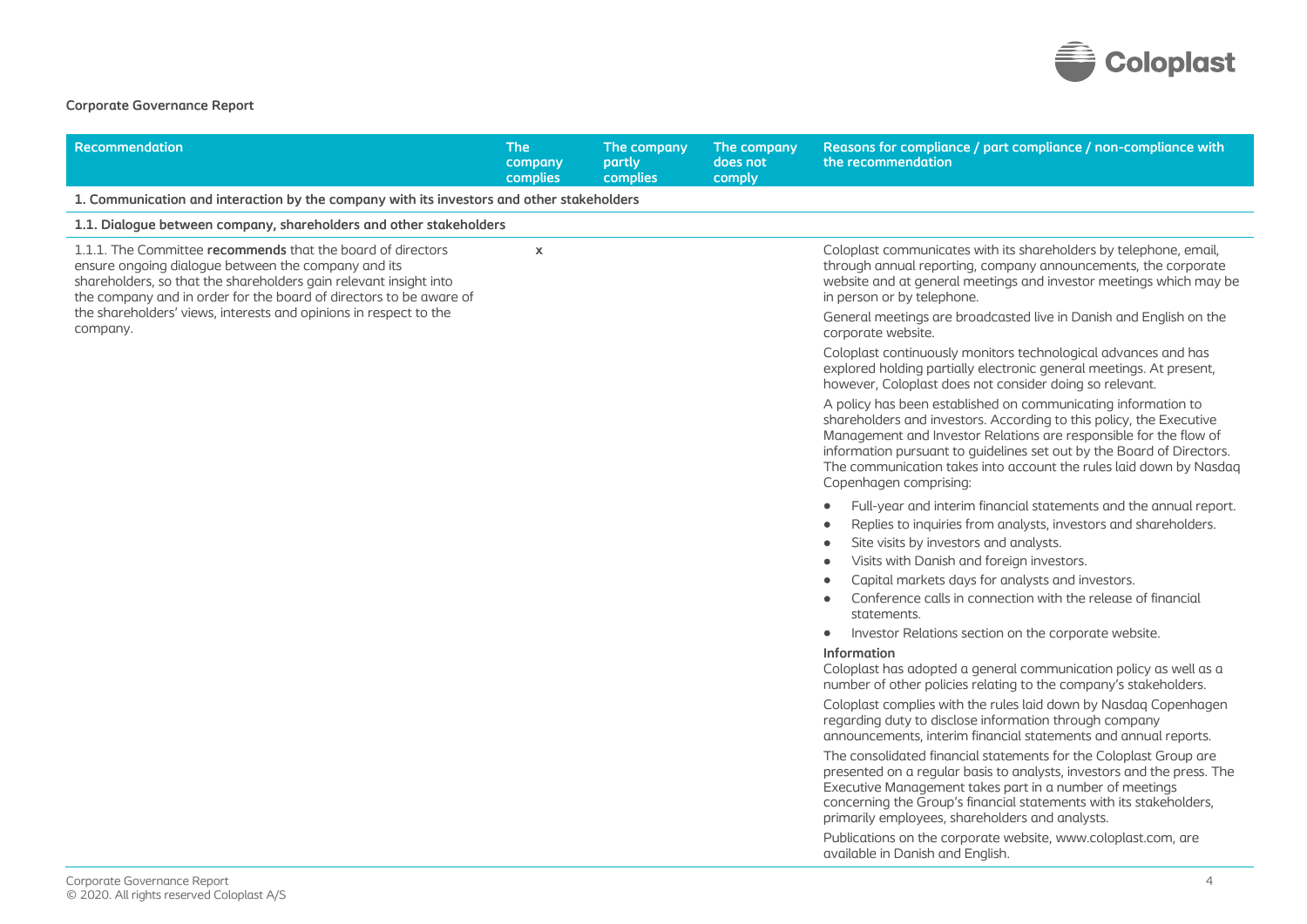

| <b>Recommendation</b>                                                                                                                                                                                                                                                          | <b>The</b><br>company<br>complies | The company<br>partly<br>complies | The company<br>does not<br>comply | Reasons for compliance / part compliance / non-compliance with<br>the recommendation                                                                                                                                                                                                                                                                                                                                         |
|--------------------------------------------------------------------------------------------------------------------------------------------------------------------------------------------------------------------------------------------------------------------------------|-----------------------------------|-----------------------------------|-----------------------------------|------------------------------------------------------------------------------------------------------------------------------------------------------------------------------------------------------------------------------------------------------------------------------------------------------------------------------------------------------------------------------------------------------------------------------|
| 1.1.2. The Committee recommends that the board of directors<br>adopt policies on the company's relationship with its stakeholders,<br>including shareholders and that the board of directors ensure that<br>the interests of the stakeholders are respected in accordance with | X                                 |                                   |                                   | Policy<br>Coloplast has adopted and published a policy which describes its<br>relationship with its stakeholders through its Mission, Vision and Value<br>statements.                                                                                                                                                                                                                                                        |
| company policies.                                                                                                                                                                                                                                                              |                                   |                                   |                                   | The role of the stakeholders<br>Coloplast's products are supplied through dealers or hospitals or<br>directly to end users. The trend is towards more direct contact with<br>end users.                                                                                                                                                                                                                                      |
|                                                                                                                                                                                                                                                                                |                                   |                                   |                                   | No matter how the products are supplied, Coloplast wishes to form<br>the closest possible relationship with its customers in order to enhance<br>value creation. The needs and expectations of the customers change<br>over time and Coloplast must constantly be ready to change with<br>them. Healthcare professionals and end users are involved in the<br>development of new products and services on an on-going basis. |
|                                                                                                                                                                                                                                                                                |                                   |                                   |                                   | Each employee's personal and professional development is important<br>to the continued growth of Coloplast. The requirements to<br>adaptability, knowledge-sharing and training are increasing, giving the<br>employees greater independence and a more varied workday.<br>Coloplast wishes to attract and retain people who thrive in a dynamic<br>environment and who consider their employment as a learning<br>process.  |
|                                                                                                                                                                                                                                                                                |                                   |                                   |                                   | Coloplast takes active responsibility for contributing to a sustainable<br>development.                                                                                                                                                                                                                                                                                                                                      |
|                                                                                                                                                                                                                                                                                |                                   |                                   |                                   | Coloplast wishes to contribute to an improved quality of life for the<br>users of the company's products and services.                                                                                                                                                                                                                                                                                                       |
|                                                                                                                                                                                                                                                                                |                                   |                                   |                                   | Coloplast's initiative on corporate responsibility, its contributions to<br>society through taxes and duties, environmental management and<br>partnerships with educational institutions all add to the overall societal<br>value creation. Coloplast has prepared a tax policy which is available<br>on the corporate website.                                                                                              |
|                                                                                                                                                                                                                                                                                |                                   |                                   |                                   | An integral part of Coloplast's management philosophy is to ensure<br>balanced value creation for the company's stakeholders, both short-<br>and long-term. The Management believes that such balance will also<br>maximise value generation for the shareholders.                                                                                                                                                           |
| 1.1.3. The Committee recommends that the company publish<br>quarterly reports.                                                                                                                                                                                                 | $\pmb{\mathsf{X}}$                |                                   |                                   | Coloplast releases quarterly reports which are published through<br>Nasdaq Copenhagen. These reports are also available on the<br>corporate website.                                                                                                                                                                                                                                                                         |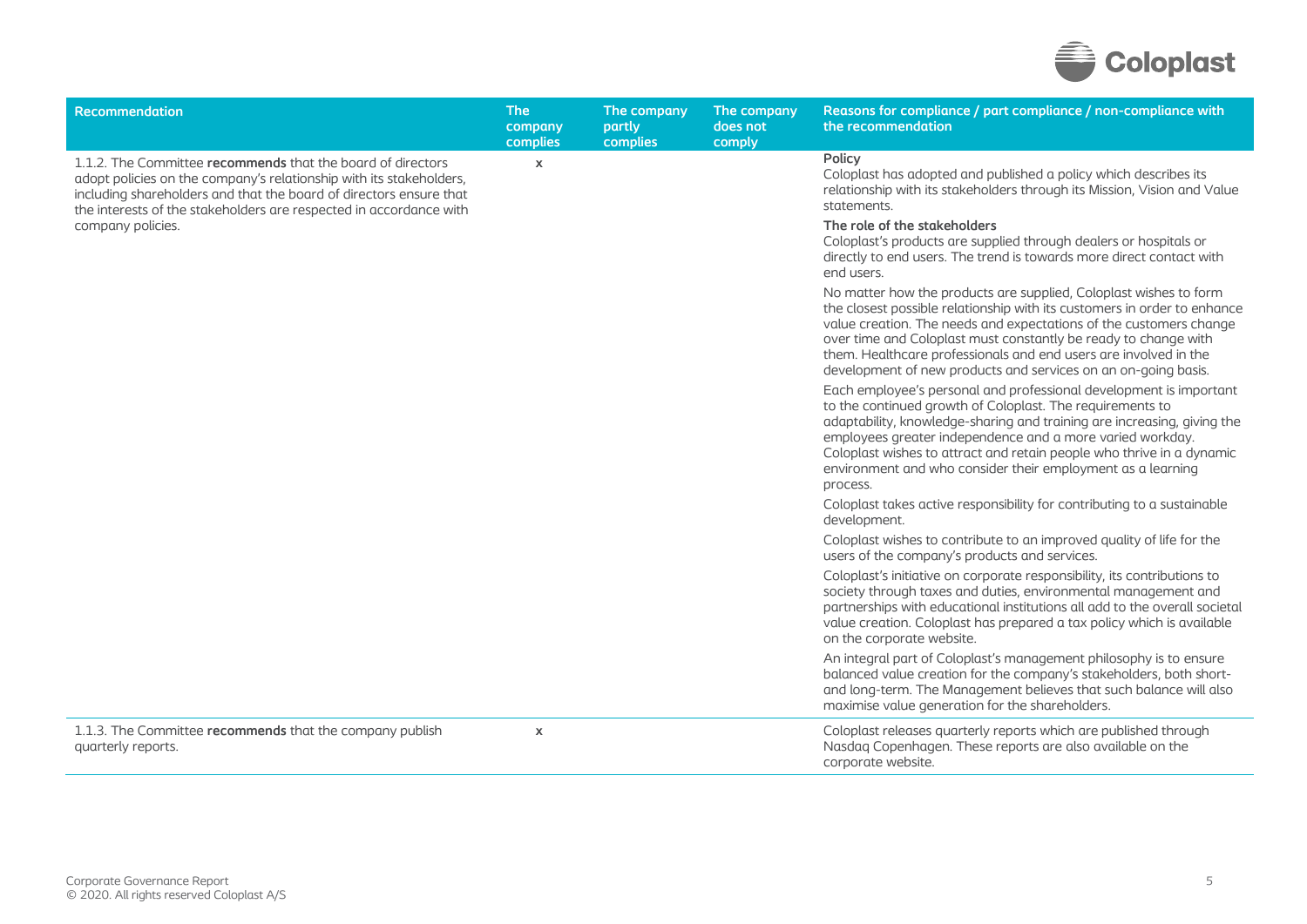

| Recommendation                                                                                                                                                                                                                                                                                                                                                                                                                                                                                                           | <b>The</b><br>company<br>complies | The company<br>partly<br>complies | The company<br>does not<br>comply | Reasons for compliance / part compliance / non-compliance with<br>the recommendation                                                                                                                                                                                                                                                                                                                                                                                                                                                                                                      |
|--------------------------------------------------------------------------------------------------------------------------------------------------------------------------------------------------------------------------------------------------------------------------------------------------------------------------------------------------------------------------------------------------------------------------------------------------------------------------------------------------------------------------|-----------------------------------|-----------------------------------|-----------------------------------|-------------------------------------------------------------------------------------------------------------------------------------------------------------------------------------------------------------------------------------------------------------------------------------------------------------------------------------------------------------------------------------------------------------------------------------------------------------------------------------------------------------------------------------------------------------------------------------------|
| 1.2. General meeting                                                                                                                                                                                                                                                                                                                                                                                                                                                                                                     |                                   |                                   |                                   |                                                                                                                                                                                                                                                                                                                                                                                                                                                                                                                                                                                           |
| 1.2.1. The Committee recommends that in organising the<br>company's general meeting, the board of directors plans the                                                                                                                                                                                                                                                                                                                                                                                                    | $\mathsf{x}$                      |                                   |                                   | Coloplast engages actively with the shareholders at the company's<br>general meetings.                                                                                                                                                                                                                                                                                                                                                                                                                                                                                                    |
| meeting to support active ownership.                                                                                                                                                                                                                                                                                                                                                                                                                                                                                     |                                   |                                   |                                   | An invitation to attend general meetings along with the agenda is sent<br>to all registered shareholders who have so requested.                                                                                                                                                                                                                                                                                                                                                                                                                                                           |
|                                                                                                                                                                                                                                                                                                                                                                                                                                                                                                                          |                                   |                                   |                                   | In addition, shareholders may indicate on a proxy voting form how<br>they wish to vote on each item on the agenda. The proxy may be<br>given to the Board of Directors or a named third party. It is also<br>possible to provide a proxy on the corporate website,<br>www.coloplast.com.                                                                                                                                                                                                                                                                                                  |
|                                                                                                                                                                                                                                                                                                                                                                                                                                                                                                                          |                                   |                                   |                                   | The annual report, agenda and other material are available on the<br>corporate website.                                                                                                                                                                                                                                                                                                                                                                                                                                                                                                   |
|                                                                                                                                                                                                                                                                                                                                                                                                                                                                                                                          |                                   |                                   |                                   | The Board of Directors has decided to conduct general meetings by<br>physical attendance. General meetings are broadcasted live in Danish<br>and English.                                                                                                                                                                                                                                                                                                                                                                                                                                 |
|                                                                                                                                                                                                                                                                                                                                                                                                                                                                                                                          |                                   |                                   |                                   | Coloplast continuously monitors technological advances and has<br>explored the possibility of holding partially electronic general meetings.<br>At present, however, Coloplast does not consider doing so relevant.                                                                                                                                                                                                                                                                                                                                                                       |
| 1.2.2. The Committee recommends that proxies or votes by post<br>for the general meeting allow shareholders to consider each<br>individual item on the agenda.                                                                                                                                                                                                                                                                                                                                                           | $\pmb{\times}$                    |                                   |                                   | Prior to a general meeting, a proxy form together with the notice to<br>convene the annual general meeting are sent to all registered<br>shareholders who have requested to receive such notice.                                                                                                                                                                                                                                                                                                                                                                                          |
|                                                                                                                                                                                                                                                                                                                                                                                                                                                                                                                          |                                   |                                   |                                   | On the proxy, the shareholder may indicate how he/she wishes to vote<br>on each item on the agenda. Similarly, postal votes allow shareholders<br>to vote on each individual item on the agenda.                                                                                                                                                                                                                                                                                                                                                                                          |
| 1.3. Takeover bids                                                                                                                                                                                                                                                                                                                                                                                                                                                                                                       |                                   |                                   |                                   |                                                                                                                                                                                                                                                                                                                                                                                                                                                                                                                                                                                           |
| 1.3.1. The Committee recommends that the company set up<br>contingency procedures in the event of takeover bids, from the<br>time that the board of directors has reason to believe that a<br>takeover bid will be made. The contingency procedures should<br>establish that the board of directors should not without the<br>acceptance of the general meeting, attempt to counter the<br>takeover bid by making decisions which, in reality, prevent the<br>shareholders from deciding on the takeover bid themselves. | $\pmb{\times}$                    |                                   |                                   | Coloplast has established a contingency procedure in the event of a<br>takeover bid. Apart from the different voting rights between class A<br>shares and class B shares, respectively, and the authority provided in<br>article 5 of the articles of association, there are no protective<br>measures by way of a ceiling on votes or other restrictions that<br>enables the Board of Directors to take steps to prevent a takeover bid.<br>Coloplast's contingency plan in the event of a hostile takeover bid<br>ensures that the shareholders are given the opportunity to evaluate a |
|                                                                                                                                                                                                                                                                                                                                                                                                                                                                                                                          |                                   |                                   |                                   | takeover bid on a correct and informed basis.                                                                                                                                                                                                                                                                                                                                                                                                                                                                                                                                             |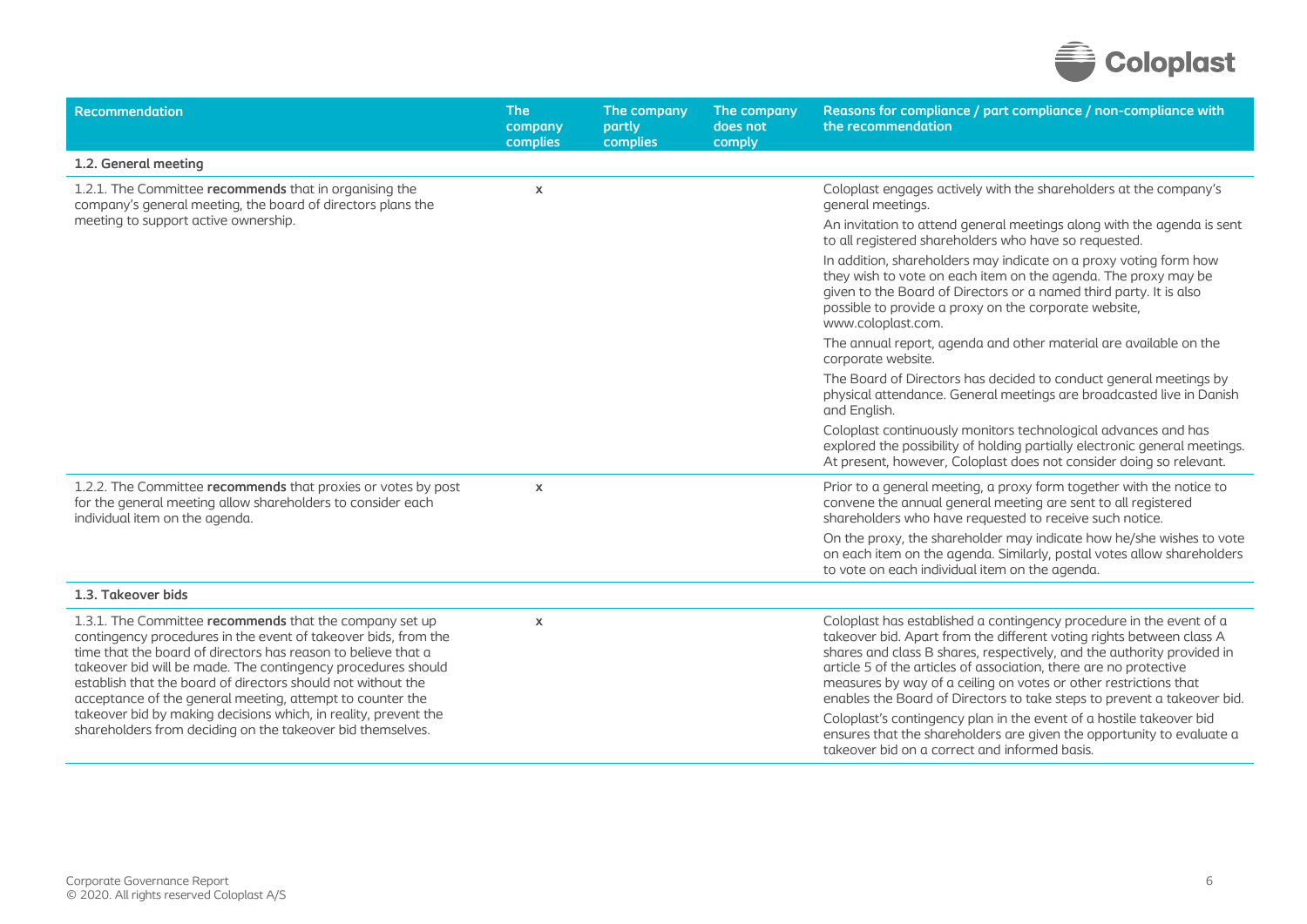

| Recommendation                                                                                                                                                                                                                                                                                                                                                                        | <b>The</b><br>company<br>complies | The company<br>partly<br>complies | The company<br>does not<br>comply | Reasons for compliance / part compliance / non-compliance with<br>the recommendation                                                                                                                                                                                                                                                                                                                                                          |
|---------------------------------------------------------------------------------------------------------------------------------------------------------------------------------------------------------------------------------------------------------------------------------------------------------------------------------------------------------------------------------------|-----------------------------------|-----------------------------------|-----------------------------------|-----------------------------------------------------------------------------------------------------------------------------------------------------------------------------------------------------------------------------------------------------------------------------------------------------------------------------------------------------------------------------------------------------------------------------------------------|
| 2. Tasks and responsibilities of the board of directors                                                                                                                                                                                                                                                                                                                               |                                   |                                   |                                   |                                                                                                                                                                                                                                                                                                                                                                                                                                               |
| 2.1. Overall tasks and responsibilities                                                                                                                                                                                                                                                                                                                                               |                                   |                                   |                                   |                                                                                                                                                                                                                                                                                                                                                                                                                                               |
| 2.1.1. The Committee recommends that at least once annually the<br>board of directors consider the matters that should be included in                                                                                                                                                                                                                                                 | $\mathsf{x}$                      |                                   |                                   | Each year, the Board of Directors defines the matters which form part<br>of the Board's performance of its work.                                                                                                                                                                                                                                                                                                                              |
| the board's performance of its work.                                                                                                                                                                                                                                                                                                                                                  |                                   |                                   |                                   | Rules of procedure have been prepared for Coloplast's Board of<br>Directors. These rules are reviewed annually by the Board to ensure<br>that they are up to date and match current needs.                                                                                                                                                                                                                                                    |
|                                                                                                                                                                                                                                                                                                                                                                                       |                                   |                                   |                                   | The rules of procedure for both the Board of Directors and the<br>Executive Management contain a description of the most important<br>tasks, including tasks related to the financial and managerial control of<br>the company, and the supervision of the company's organisation, day-<br>to-day management and results.                                                                                                                     |
|                                                                                                                                                                                                                                                                                                                                                                                       |                                   |                                   |                                   | At least once a year the Board of Directors considers whether the<br>company is properly organised and whether the necessary<br>qualifications and financial resources are in place for the company to<br>achieve its strategic objectives.                                                                                                                                                                                                   |
| 2.1.2. The Committee recommends that at least once annually, the                                                                                                                                                                                                                                                                                                                      | $\boldsymbol{\mathsf{x}}$         |                                   |                                   | A strategy meeting is normally held once a year.                                                                                                                                                                                                                                                                                                                                                                                              |
| board of directors consider the overall strategy of the company<br>with a view to ensuring value creation in the company.                                                                                                                                                                                                                                                             |                                   |                                   |                                   | Based on the recommendation of the Executive Management, the<br>Board of Directors determines Coloplast's overall objectives, strategies<br>and action plans and approves the main principles of the forecasts<br>prepared by the Executive Management.                                                                                                                                                                                       |
|                                                                                                                                                                                                                                                                                                                                                                                       |                                   |                                   |                                   | The Board of Directors and the Executive Management review and<br>determine the company's strategic objectives at least once a year.                                                                                                                                                                                                                                                                                                          |
|                                                                                                                                                                                                                                                                                                                                                                                       |                                   |                                   |                                   | The Board of Directors holds at least five board meetings a year in<br>which all issues relating to the overall development of the company<br>are discussed.                                                                                                                                                                                                                                                                                  |
| 2.1.3. The Committee recommends that the board of directors<br>ensure that the company has a capital and share structure which<br>supports that the strategy and long-term value creation of the<br>company are in the interest of the shareholders and the company,<br>and that the board of directors explain this in the management<br>commentary and/or on the company's website. | $\boldsymbol{\mathsf{x}}$         |                                   |                                   | The Board of Directors regularly reviews the company's capital and<br>share structure and considers whether it is consistent with the<br>interests of the company and the shareholders. The assessment of the<br>capital and share structure includes an assessment of the company's<br>credit rating and the possibility of allocating a positive cash flow<br>towards share buyback or increasing the pay-out ratio to the<br>shareholders. |
|                                                                                                                                                                                                                                                                                                                                                                                       |                                   |                                   |                                   | Coloplast has two share classes: 18 million class A shares entitling the<br>holders to ten votes per A share and 198 million class B shares<br>entitling the holders to one vote per B share. Both share classes have<br>a denomination of DKK 1 per share. Coloplast's class B shares were<br>listed on the Copenhagen Stock Exchange in 1983, whereas the class<br>A shares are non-negotiable instruments.                                 |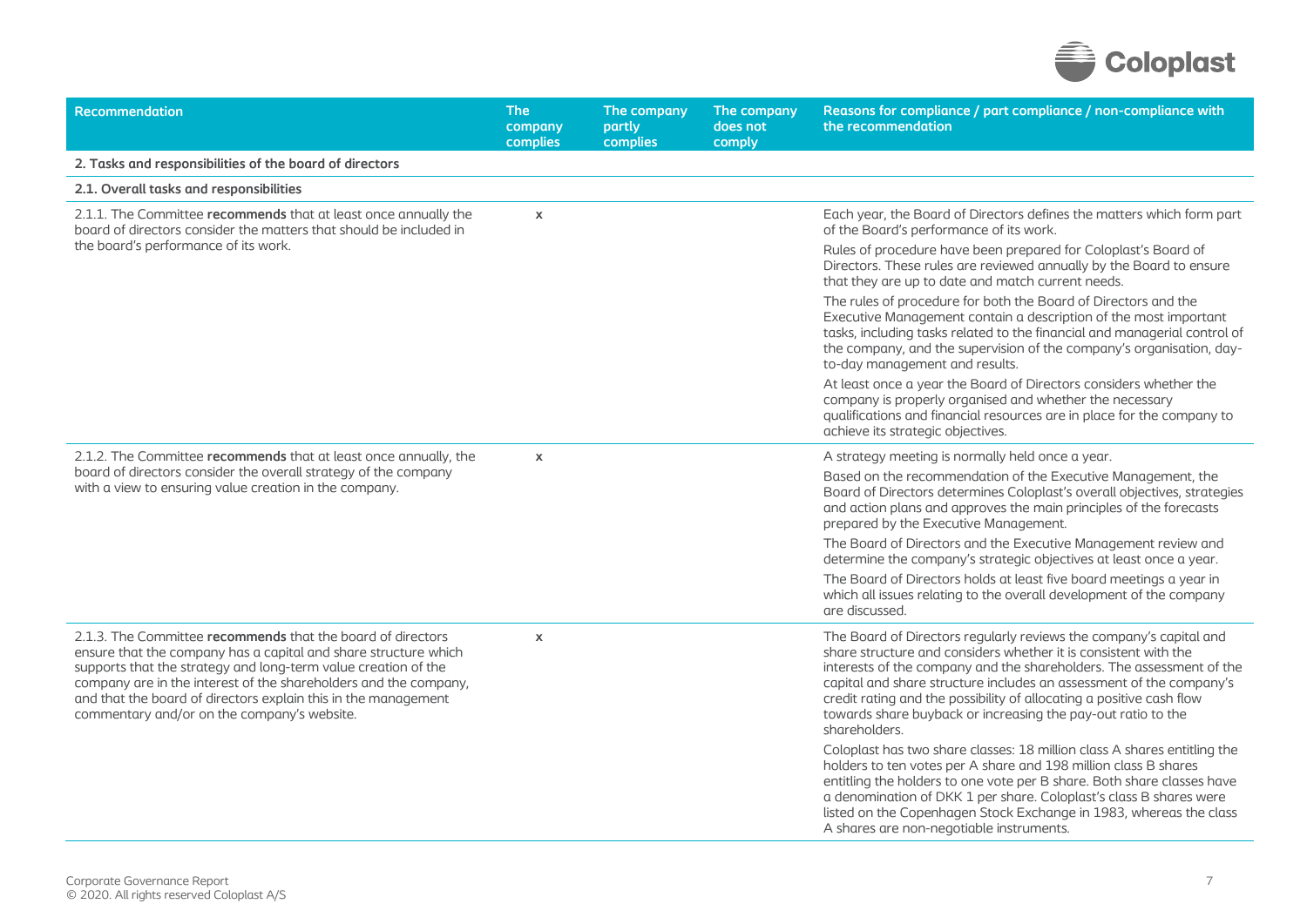

| Recommendation                                                                                                                                                                                                                              | The<br>company<br>complies | The company<br>partly<br>complies | The company<br>does not<br>comply | Reasons for compliance / part compliance / non-compliance with<br>the recommendation                                                                                                                                                                                                                                                                                                           |
|---------------------------------------------------------------------------------------------------------------------------------------------------------------------------------------------------------------------------------------------|----------------------------|-----------------------------------|-----------------------------------|------------------------------------------------------------------------------------------------------------------------------------------------------------------------------------------------------------------------------------------------------------------------------------------------------------------------------------------------------------------------------------------------|
|                                                                                                                                                                                                                                             |                            |                                   |                                   | Any change in ownership of class A shares requires the consent of the<br>Board of Directors.                                                                                                                                                                                                                                                                                                   |
|                                                                                                                                                                                                                                             |                            |                                   |                                   | The composition of shareholders in the two categories is disclosed in<br>each annual report. The Board of Directors considers that this share<br>structure has supported and continues to support Coloplast's<br>development and maintaining this structure will benefit all the<br>company's shareholders.                                                                                    |
| 2.1.4. The Committee recommends that the board of directors<br>annually review and approve guidelines for the executive board;<br>this includes establishing requirements for the executive board's<br>reporting to the board of directors. | $\pmb{\chi}$               |                                   |                                   | Rules of procedure for the Executive Management set out the<br>requirements for the Executive Management's reporting to the Board<br>of Directors as well as for other communication between the two<br>bodies.                                                                                                                                                                                |
|                                                                                                                                                                                                                                             |                            |                                   |                                   | The rules of procedure are reviewed annually.                                                                                                                                                                                                                                                                                                                                                  |
|                                                                                                                                                                                                                                             |                            |                                   |                                   | The Board of Directors reviews and considers, on a quarterly basis, the<br>conclusions and recommendations submitted by the Executive<br>Management.                                                                                                                                                                                                                                           |
| 2.1.5. The Committee recommends that at least once annually, the<br>board of directors discuss the composition, developments, risks and<br>succession plans of the executive board.                                                         | $\mathsf{x}$               |                                   |                                   | Coloplast has established a remuneration and nomination committee.<br>The committee evaluates the composition of the Executive<br>Management and succession plans for each member of the Executive<br>Management and submits its recommendations to the Board of<br>Directors.                                                                                                                 |
|                                                                                                                                                                                                                                             |                            |                                   |                                   | At least once a year the Board of Directors discuss the composition,<br>developments, risks and succession plans of the Executive<br>Management in light of the recommendations of the remuneration<br>and nomination committee. The composition, developments, risks and<br>succession plans of the Executive Management are also discussed as<br>part of the Board's annual self-evaluation. |
|                                                                                                                                                                                                                                             |                            |                                   |                                   | <b>Risk management</b>                                                                                                                                                                                                                                                                                                                                                                         |
|                                                                                                                                                                                                                                             |                            |                                   |                                   | The management in each of Coloplast's individual business units and<br>staff functions is responsible for identifying and managing risks in their<br>part of the organisation. The most significant risks are reported<br>quarterly to Corporate Risk Management.                                                                                                                              |
|                                                                                                                                                                                                                                             |                            |                                   |                                   | The reporting process together with interviews with selected<br>employees form the basis for the quarterly risk update to the<br>Executive Management and the Board of Directors.                                                                                                                                                                                                              |
|                                                                                                                                                                                                                                             |                            |                                   |                                   | The Executive Management is responsible for the company's overall<br>approach to risk taking and for aligning this approach with Coloplast's<br>overall strategies and policies.                                                                                                                                                                                                               |
|                                                                                                                                                                                                                                             |                            |                                   |                                   | The Executive Management is also responsible for validating projects<br>and activities in response to the most significant risks.                                                                                                                                                                                                                                                              |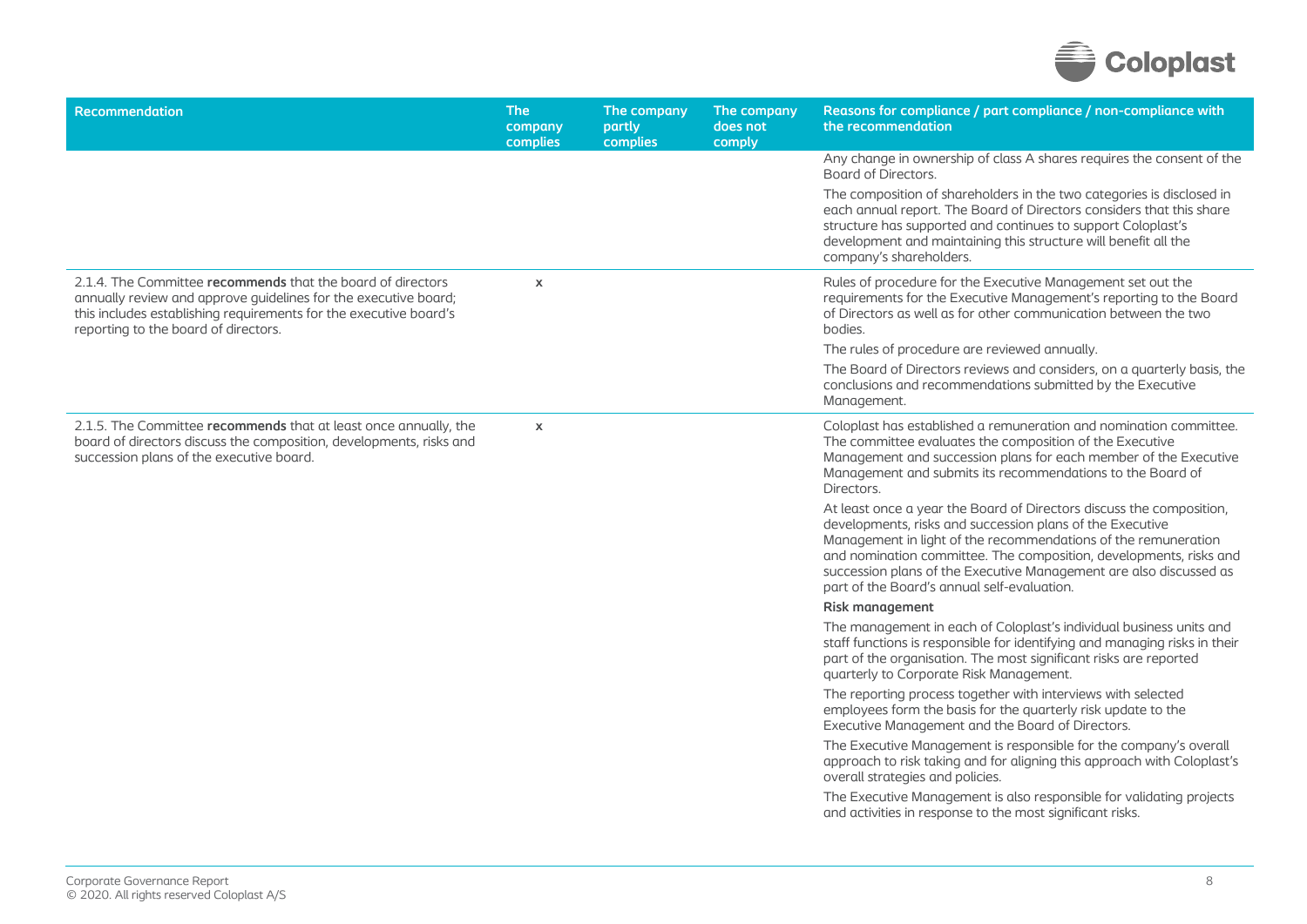

| <b>Recommendation</b>                                                                                                                                                                                                                                                                                                                                                                                                                                                                                                                                                                                                      | <b>The</b><br>company<br>complies | The company<br>partly<br>complies | The company<br>does not<br>comply | Reasons for compliance / part compliance / non-compliance with<br>the recommendation                                                                                                                                                                         |
|----------------------------------------------------------------------------------------------------------------------------------------------------------------------------------------------------------------------------------------------------------------------------------------------------------------------------------------------------------------------------------------------------------------------------------------------------------------------------------------------------------------------------------------------------------------------------------------------------------------------------|-----------------------------------|-----------------------------------|-----------------------------------|--------------------------------------------------------------------------------------------------------------------------------------------------------------------------------------------------------------------------------------------------------------|
| 2.2. Corporate social responsibility                                                                                                                                                                                                                                                                                                                                                                                                                                                                                                                                                                                       |                                   |                                   |                                   |                                                                                                                                                                                                                                                              |
| 2.2.1. The Committee recommends that the board of directors<br>adopt policies on corporate social responsibility.                                                                                                                                                                                                                                                                                                                                                                                                                                                                                                          | $\pmb{\times}$                    |                                   |                                   | Coloplast has adopted several policies on topics related to corporate<br>social responsibility and the company reports regularly on its social,<br>environmental and ethical efforts.                                                                        |
|                                                                                                                                                                                                                                                                                                                                                                                                                                                                                                                                                                                                                            |                                   |                                   |                                   | Each year, Coloplast issues a report on Sustainability which is<br>published together with the annual report. The report is prepared in<br>compliance with the principles of the UN Global Compact.                                                          |
| 2.3. Chairman and vice-chairman of the board of directors                                                                                                                                                                                                                                                                                                                                                                                                                                                                                                                                                                  |                                   |                                   |                                   |                                                                                                                                                                                                                                                              |
| 2.3.1. The Committee recommends appointing a vice-chairman of<br>the board of directors, who will assume the responsibilities of the<br>chairman in the event of the chairman's absence, and who will also<br>act as effective sparring partner for the chairman.                                                                                                                                                                                                                                                                                                                                                          | $\pmb{\times}$                    |                                   |                                   | The Board of Directors meets immediately after the annual general<br>meeting has concluded and elects its Chairman and Deputy Chairman.<br>The Deputy Chairman assumes the duties and powers of the<br>Chairman in his absence.                              |
|                                                                                                                                                                                                                                                                                                                                                                                                                                                                                                                                                                                                                            |                                   |                                   |                                   | The rules of procedure for the Board of Directors contain a description<br>of the duties and responsibilities of the Chairman and the Deputy<br>Chairman.                                                                                                    |
| 2.3.2. The Committee recommends that, if the board of directors,<br>in exceptional cases, asks the chairman of the board of directors or<br>other board members to perform special activities for the<br>company, including briefly participating in the day-to-day<br>management, a board resolution to that effect should be passed to<br>ensure that the board of directors maintains its independent,<br>general management and control function. Resolutions on the<br>chairman's or other board members' participation in day-to-day<br>management and the expected duration hereof should be publicly<br>announced. | $\pmb{\times}$                    |                                   |                                   | The Chairman of the Board of Directors organises, convenes and<br>chairs board meetings to ensure efficiency in the Board's work and<br>create the best possible working conditions for the individual board<br>members as well as for the collective Board. |
|                                                                                                                                                                                                                                                                                                                                                                                                                                                                                                                                                                                                                            |                                   |                                   |                                   | Neither the Chairman nor any other board member participate in the<br>day-to-day management of the company or perform any special tasks<br>for the company other than the duties as Chairman or board member,<br>respectively.                               |
|                                                                                                                                                                                                                                                                                                                                                                                                                                                                                                                                                                                                                            |                                   |                                   |                                   | If the Chairman or another board member is asked to perform special<br>tasks or briefly participate in the day-to-day management of the<br>company, the Board of Directors will comply with the corporate<br>governance recommendation.                      |
| 3. Composition and organisation of the board of directors                                                                                                                                                                                                                                                                                                                                                                                                                                                                                                                                                                  |                                   |                                   |                                   |                                                                                                                                                                                                                                                              |
| 3.1. Composition                                                                                                                                                                                                                                                                                                                                                                                                                                                                                                                                                                                                           |                                   |                                   |                                   |                                                                                                                                                                                                                                                              |
| 3.1.1. The Committee recommends that the board of directors<br>annually evaluate and in the management commentary, account<br>for<br>the competencies that it must have to best perform its tasks,                                                                                                                                                                                                                                                                                                                                                                                                                         | $\pmb{\times}$                    |                                   |                                   | The management report includes a description of the competencies<br>which the Board of Directors should possess, the composition of the<br>Board of Directors, and the special competencies of each board<br>member.                                         |
| the composition of the board of directors, and<br>٠<br>the special competencies of each member.                                                                                                                                                                                                                                                                                                                                                                                                                                                                                                                            |                                   |                                   |                                   | For further information regarding each board member reference is<br>made to the annual report which can be found on the corporate<br>website.                                                                                                                |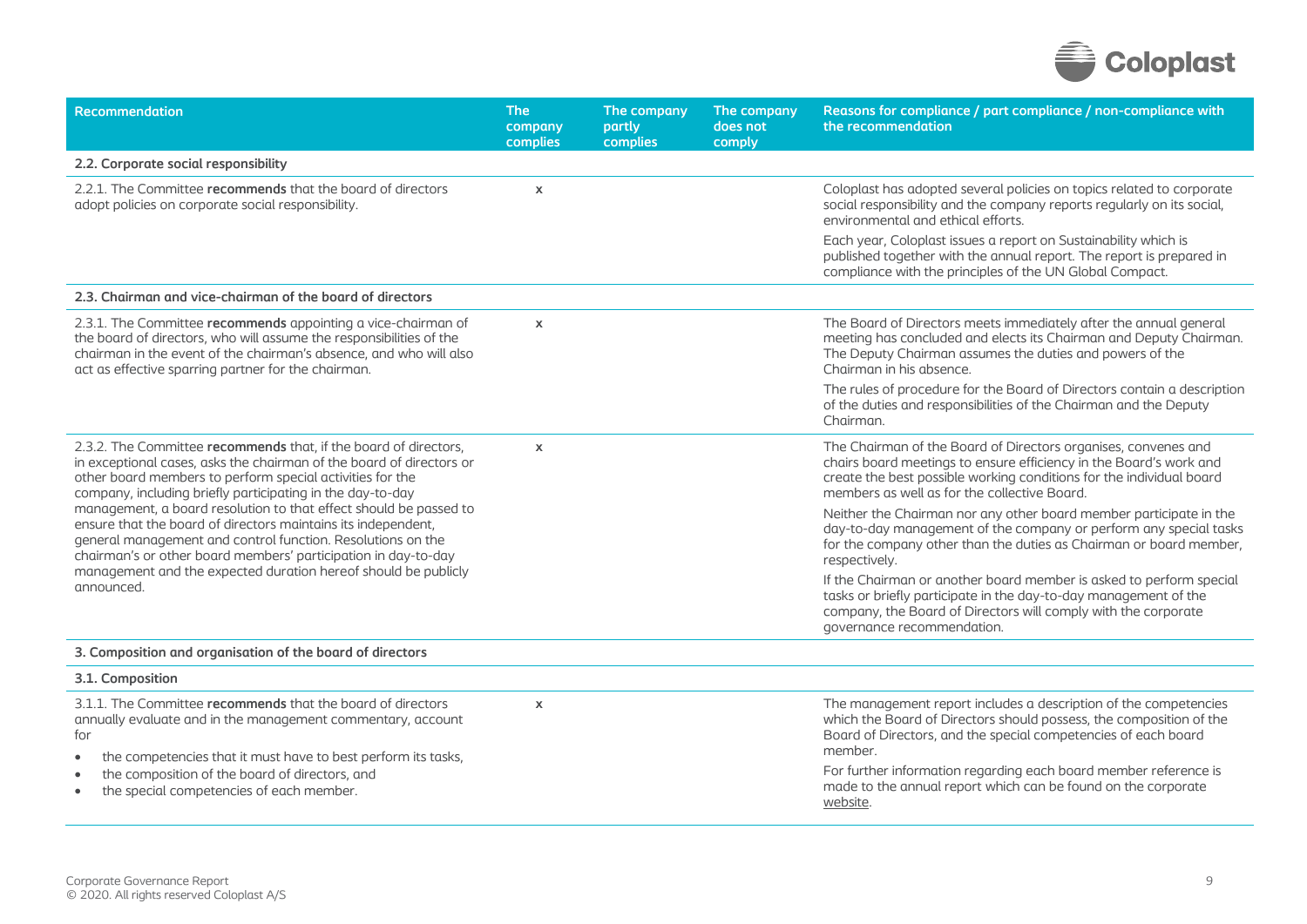

| <b>Recommendation</b>                                                                                                                                                                                                                                                                                                                  | <b>The</b><br>company<br>complies | The company<br>partly<br>complies | The company<br>does not<br>comply | Reasons for compliance / part compliance / non-compliance with<br>the recommendation                                                                                                                                                                                                                                                                                                                                                                                                           |
|----------------------------------------------------------------------------------------------------------------------------------------------------------------------------------------------------------------------------------------------------------------------------------------------------------------------------------------|-----------------------------------|-----------------------------------|-----------------------------------|------------------------------------------------------------------------------------------------------------------------------------------------------------------------------------------------------------------------------------------------------------------------------------------------------------------------------------------------------------------------------------------------------------------------------------------------------------------------------------------------|
| 3.1.2. The Committee recommends that the board of directors<br>annually discuss the company's activities to ensure relevant<br>diversity at management levels and prepare and adopt a policy on<br>diversity. The policy should be published on the company's website.                                                                 | $\mathsf{x}$                      |                                   |                                   | The Board of Directors annually discusses how to ensure relevant<br>diversity at all management levels. The Board of Directors has<br>adopted a diversity policy which is available on the corporate website.<br>Target for the underrepresented gender in other management<br>levels:                                                                                                                                                                                                         |
|                                                                                                                                                                                                                                                                                                                                        |                                   |                                   |                                   | Coloplast defines other management levels as all positions at or above<br>manager level. With a split of 58/42% male and female managers,<br>Coloplast maintains an equal gender distribution in compliance with<br>the Danish Financial Statements Act, section 99b.                                                                                                                                                                                                                          |
|                                                                                                                                                                                                                                                                                                                                        |                                   |                                   |                                   | It is Coloplast's ambition to increase the number of women in top<br>management year by year. Top management is defined as Executive<br>Management, Senior Vice President and Vice President. In top<br>management, 24% are women.                                                                                                                                                                                                                                                             |
|                                                                                                                                                                                                                                                                                                                                        |                                   |                                   |                                   | <b>The Board of Directors</b>                                                                                                                                                                                                                                                                                                                                                                                                                                                                  |
|                                                                                                                                                                                                                                                                                                                                        |                                   |                                   |                                   | Coloplast requires that its Board of Directors consists of the best<br>qualified individuals. With two out of six shareholder-elected Board<br>members being women, Coloplast complies with the Danish Financial<br>Statements Act. section 99b.                                                                                                                                                                                                                                               |
| 3.1.3. The Committee recommends that the selection and<br>nomination of candidates for the board of directors be carried out<br>through a thorough and transparent process approved by the<br>board of directors. When assessing its composition and nominating<br>new candidates, the board of directors should, in addition to the   | $\mathsf{x}$                      |                                   |                                   | It is important to attract candidates to the Board of Directors who<br>possess competencies which enables the Board as a collective to carry<br>out the interests of the shareholders and the employees in the best<br>possible manner with due regard for the company's other<br>stakeholders.                                                                                                                                                                                                |
| need for competencies and qualifications, take into consideration<br>the need for integration of new talent and diversity.                                                                                                                                                                                                             |                                   |                                   |                                   | The Board of Directors has established a thorough and transparent<br>process for selecting and nominating candidates to the Board of<br>Directors. The Board of Directors has also established a remuneration<br>and nomination committee to assist the Board in nominating<br>candidates to the Board of Directors. This process ensures that the<br>need for relevant competencies and qualifications as well as the need<br>for integrating new talent and diversity is taken into account. |
| 3.1.4. The Committee recommends that the notice convening a<br>general meeting where the agenda includes the election of<br>members to the board of directors, include (in addition to the<br>statutory requirements) a description of the qualifications of the<br>nominated candidates, including information about the candidates': | $\mathsf{x}$                      |                                   |                                   | The CVs of each Board member are available on the corporate<br>website. Furthermore, together with the notice to convene the general<br>meeting, the Board of Directors discloses the profiles and backgrounds<br>of the candidates proposed to be elected to the Board of Directors.<br>This applies to both first-time elections and re-elections.                                                                                                                                           |
| other executive functions, including positions on executive<br>$\bullet$<br>boards, boards of directors and supervisory boards, including                                                                                                                                                                                              |                                   |                                   |                                   | Coloplast discloses on its website and in the annual report which<br>Board members are considered to be independent.                                                                                                                                                                                                                                                                                                                                                                           |
| board committees, in Danish and foreign enterprises, and<br>demanding organisational tasks<br>$\bullet$<br>Furthermore, it should be indicated if the candidates for the board<br>of directors are considered independent.                                                                                                             |                                   |                                   |                                   | At the general meeting, the Board of Directors also announces<br>whether candidates for the Board are considered to be independent.                                                                                                                                                                                                                                                                                                                                                            |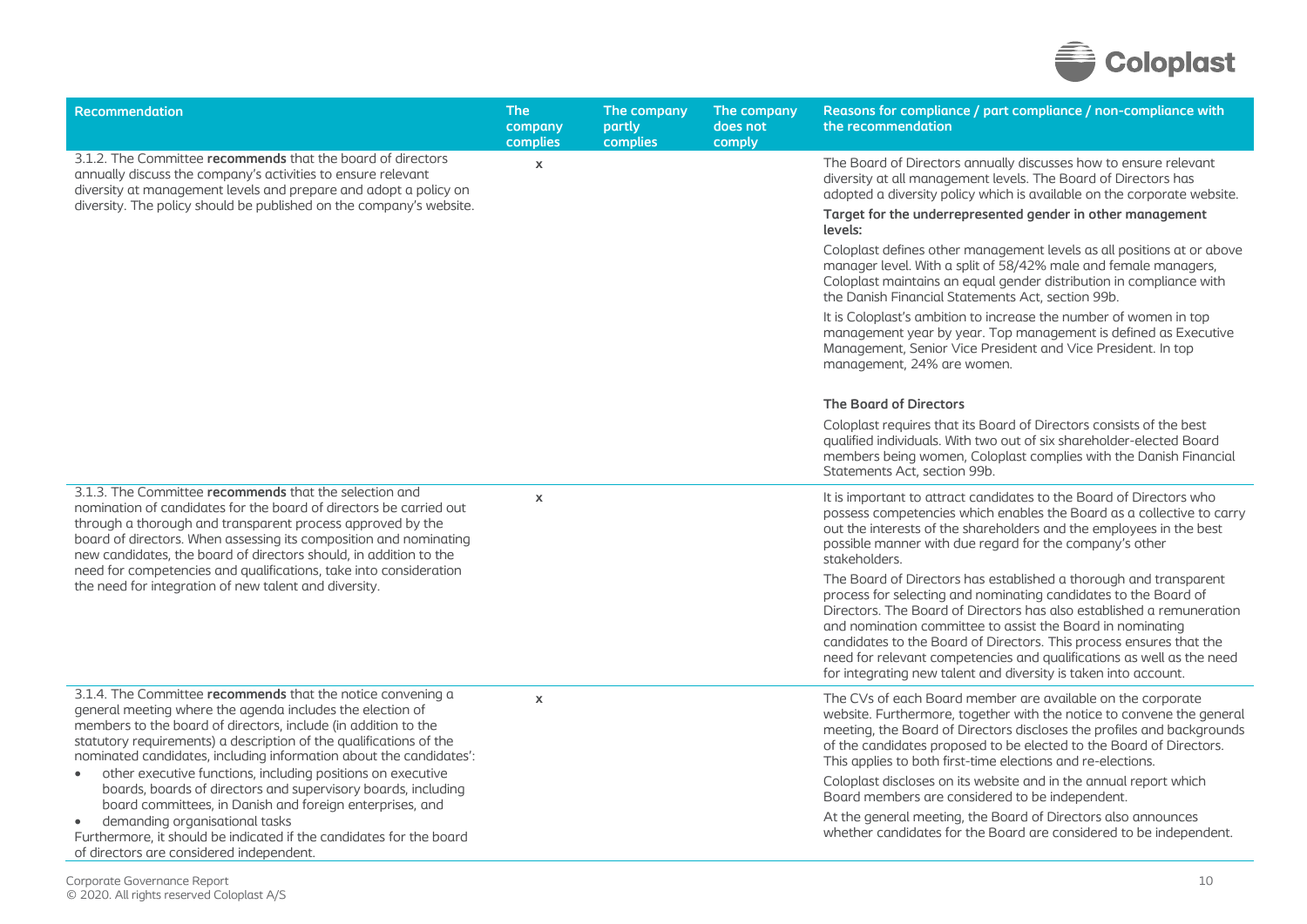

| <b>Recommendation</b>                                                                                                                                                                                                                                                                                                                                                                  | <b>The</b><br>company<br>complies | The company<br>partly<br>complies | The company<br>does not<br>comply | Reasons for compliance / part compliance / non-compliance with<br>the recommendation                                                                                                                                                                                                                                                                                                                    |
|----------------------------------------------------------------------------------------------------------------------------------------------------------------------------------------------------------------------------------------------------------------------------------------------------------------------------------------------------------------------------------------|-----------------------------------|-----------------------------------|-----------------------------------|---------------------------------------------------------------------------------------------------------------------------------------------------------------------------------------------------------------------------------------------------------------------------------------------------------------------------------------------------------------------------------------------------------|
| 3.1.5. The Committee recommends that members of the<br>company's executive board be not members of the board of                                                                                                                                                                                                                                                                        |                                   | $\mathsf{x}$                      |                                   | None of the members of Executive Management are members of the<br>company's Board of Directors.                                                                                                                                                                                                                                                                                                         |
| directors and that a resigning chief executive officer be not directly<br>elected as chairman or vice chairman for the same company.                                                                                                                                                                                                                                                   |                                   |                                   |                                   | Upon resigning as Chief Executive Officer of the company, Lars<br>Rasmussen was elected to the Board of Directors at the general<br>meeting in December 2018 and subsequently the Board of Directors<br>elected Lars Rasmussen as Chairman of the Board. Lars Rasmussen<br>was re-elected to the Board of Directors at the general meeting in<br>December 2019 and re-elected as Chairman of the Board. |
|                                                                                                                                                                                                                                                                                                                                                                                        |                                   |                                   |                                   | By appointing Lars Rasmussen as Chairman of the Board, the Board<br>of Directors believes that the company maximises the benefits of Lars<br>Rasmussen's in-depth knowledge of the company and the industry in<br>which it operates.                                                                                                                                                                    |
| 3.1.6. The Committee recommends that members of the board of<br>directors elected by the general meeting be up for election every<br>year at the annual general meeting.                                                                                                                                                                                                               | $\pmb{\chi}$                      |                                   |                                   | The company's articles of association provide that all shareholder-<br>elected Board members are up for election every year.                                                                                                                                                                                                                                                                            |
| 3.2. Independence of the board of directors                                                                                                                                                                                                                                                                                                                                            |                                   |                                   |                                   |                                                                                                                                                                                                                                                                                                                                                                                                         |
| 3.2.1. The Committee recommends that at least half of the<br>members of the board of directors elected by the general meeting<br>be independent persons, in order for the board of directors to be<br>able to act independently of special interests.<br>To be considered independent, this person may not:<br>be or within the past five years have been a member of the<br>$\bullet$ | $\mathsf{x}$                      |                                   |                                   | In Coloplast, half of the Board members elected by the general<br>meeting are independent. The Board members elected by the<br>employees are, by virtue of their employment with the company, not<br>considered independent.<br>At Coloplast, no Board member is also a member of the Executive<br>Management.                                                                                          |
| executive board or senior staff member in the company, a<br>subsidiary or an associated company,<br>within the last five years, have received significant<br>$\bullet$<br>remuneration from the company/group, a subsidiary or an<br>associated company in a different capacity than as member of<br>the board of directors,                                                           |                                   |                                   |                                   |                                                                                                                                                                                                                                                                                                                                                                                                         |
| represent or be associated with a controlling shareholder,<br>$\bullet$<br>within the past year, have had significant business relations<br>$\bullet$<br>(e.g. personally or indirectly as partner or employee,<br>shareholder, customer, supplier or member of management in<br>companies with corresponding connection) with the company,<br>a subsidiary or an associated company,  |                                   |                                   |                                   |                                                                                                                                                                                                                                                                                                                                                                                                         |
| be or within the past three years have been employed or been<br>a partner in the same company as the auditor elected by the<br>general meeting,                                                                                                                                                                                                                                        |                                   |                                   |                                   |                                                                                                                                                                                                                                                                                                                                                                                                         |
| be part of the executive management in a company with<br>cross-management representation in the company,                                                                                                                                                                                                                                                                               |                                   |                                   |                                   |                                                                                                                                                                                                                                                                                                                                                                                                         |
| have been a member of the board of directors for more than<br>12 years, or                                                                                                                                                                                                                                                                                                             |                                   |                                   |                                   |                                                                                                                                                                                                                                                                                                                                                                                                         |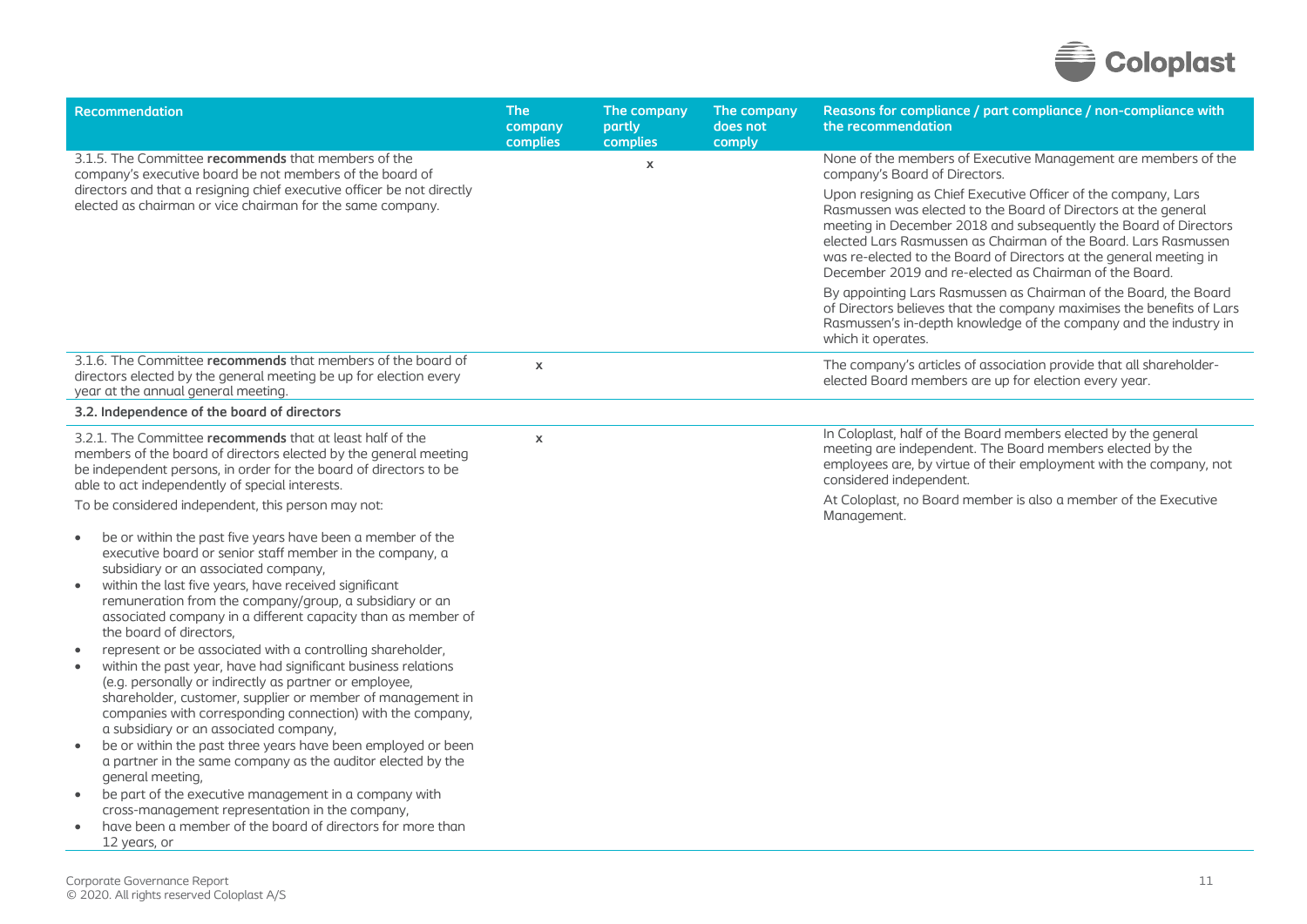

| <b>Recommendation</b>                                                                                                                                                                                                                                                                                                                                                                                                                                                                                                                                                                                                                                                                                                                                                                                                                                                                                                                                                                                                                                                                                                                                                                                                                    | <b>The</b><br>company<br><b>complies</b> | The company<br>partly<br><b>complies</b> | The company<br>does not<br>comply | Reasons for compliance / part compliance / non-compliance with<br>the recommendation                                                                                                                                                                                                                                                                                                                                                              |
|------------------------------------------------------------------------------------------------------------------------------------------------------------------------------------------------------------------------------------------------------------------------------------------------------------------------------------------------------------------------------------------------------------------------------------------------------------------------------------------------------------------------------------------------------------------------------------------------------------------------------------------------------------------------------------------------------------------------------------------------------------------------------------------------------------------------------------------------------------------------------------------------------------------------------------------------------------------------------------------------------------------------------------------------------------------------------------------------------------------------------------------------------------------------------------------------------------------------------------------|------------------------------------------|------------------------------------------|-----------------------------------|---------------------------------------------------------------------------------------------------------------------------------------------------------------------------------------------------------------------------------------------------------------------------------------------------------------------------------------------------------------------------------------------------------------------------------------------------|
| be a close relative of persons who are not considered<br>$\bullet$<br>independent.<br>Even if a member of the board of directors is not covered by the<br>above criteria, certain conditions may exist that will lead the board<br>of directors to decide that one or more members cannot be<br>regarded as independent.                                                                                                                                                                                                                                                                                                                                                                                                                                                                                                                                                                                                                                                                                                                                                                                                                                                                                                                 |                                          |                                          |                                   |                                                                                                                                                                                                                                                                                                                                                                                                                                                   |
| 3.3. Members of the board of directors and the number of other management functions                                                                                                                                                                                                                                                                                                                                                                                                                                                                                                                                                                                                                                                                                                                                                                                                                                                                                                                                                                                                                                                                                                                                                      |                                          |                                          |                                   |                                                                                                                                                                                                                                                                                                                                                                                                                                                   |
| 3.3.1. The Committee recommends that each member of the<br>board of directors assess the expected time commitment for each<br>function so that the member does not take on more functions than<br>he/she can complete at a satisfactory level for the company.                                                                                                                                                                                                                                                                                                                                                                                                                                                                                                                                                                                                                                                                                                                                                                                                                                                                                                                                                                           | $\pmb{\times}$                           |                                          |                                   | Each Board member's directorships in other Danish and foreign<br>companies are disclosed on the company's website and in the annual<br>report.<br>As part of the annual self-assessment, each Board member must<br>consider the expected time commitment associated with being a<br>Board member in Coloplast. If a Board member wishes to take on<br>additional directorships, such Board member will discuss with the<br>Chairman of the Board. |
| 3.3.2. The Committee recommends that the management<br>commentary, in addition to the provisions laid down by legislation,<br>includes the following information about the members of the board<br>of directors:<br>the position of the relevant person,<br>$\bullet$<br>the age and gender of the person in question,<br>the person's competencies and qualifications that are relevant<br>to the company,<br>whether the member is considered independent,<br>$\bullet$<br>the member's date of appointment to the board of directors,<br>$\bullet$<br>expiry of the current election term,<br>$\bullet$<br>the member's participation in the meetings of the board of<br>$\bullet$<br>directors and committee meetings,<br>other management functions, including memberships in<br>executive boards, boards of directors, and supervisory boards,<br>including board committees in Danish and foreign enterprises<br>and demanding organisational tasks, and<br>the number of shares, options, warrants and similar owned by<br>the member in the company, and other group companies of<br>the company, as well as changes to the member's portfolio of<br>the mentioned securities which have occurred during the<br>financial year. | $\pmb{\times}$                           |                                          |                                   | The management report in the company's annual report includes the<br>information required.<br>The Remuneration Report lists the number of Coloplast shares owned<br>by each Board member, as well as changes to the Board member's<br>shareholding which have occurred during the financial year.                                                                                                                                                 |
| 3.3.3. The Committee recommends that the annual evaluation<br>procedure, cf. section 3.5, include an evaluation of what is<br>regarded as a reasonable level for the number of other<br>management functions, where the number, level and complexity of<br>the other individual management functions are taken into account.                                                                                                                                                                                                                                                                                                                                                                                                                                                                                                                                                                                                                                                                                                                                                                                                                                                                                                             | $\boldsymbol{\mathsf{x}}$                |                                          |                                   | The annual self-assessment of the Board of Directors includes an<br>evaluation of what is regarded as a reasonable level for the number of<br>other management functions.                                                                                                                                                                                                                                                                         |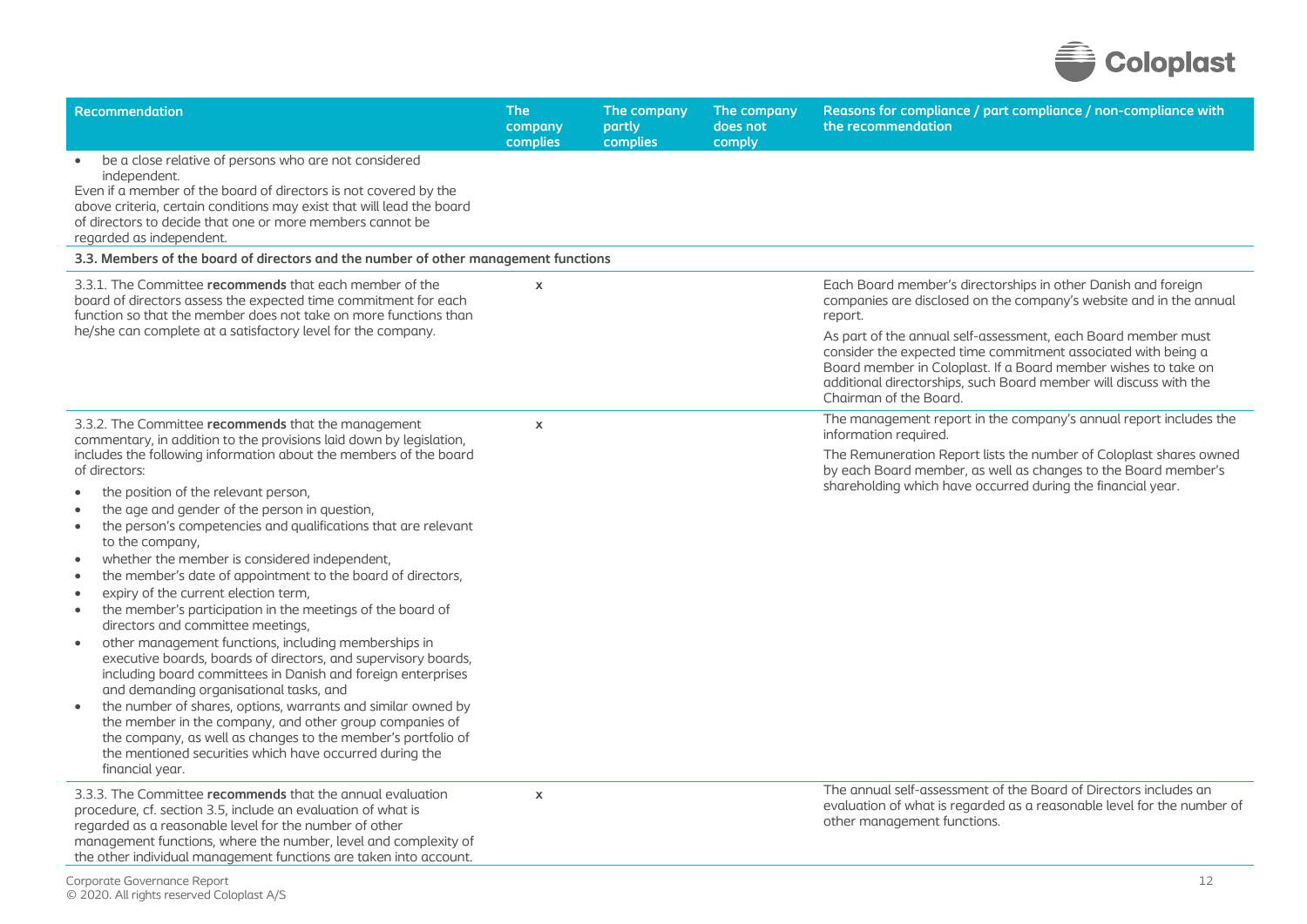

| <b>Recommendation</b>                                                                                                                                                                                                                                                                  | <b>The</b><br>company<br>complies | The company<br>partly<br>complies | The company<br>does not<br>comply | Reasons for compliance / part compliance / non-compliance with<br>the recommendation                                                                                                                                                                                                                                                           |
|----------------------------------------------------------------------------------------------------------------------------------------------------------------------------------------------------------------------------------------------------------------------------------------|-----------------------------------|-----------------------------------|-----------------------------------|------------------------------------------------------------------------------------------------------------------------------------------------------------------------------------------------------------------------------------------------------------------------------------------------------------------------------------------------|
| 3.4. Board committees                                                                                                                                                                                                                                                                  |                                   |                                   |                                   |                                                                                                                                                                                                                                                                                                                                                |
| 3.4.1. The Committee recommends that the company publish the<br>following on the company's website:<br>the terms of reference of the board committees,<br>the most important activities of the committees during the<br>year and the number of meetings held by each committee,<br>and | $\boldsymbol{\mathsf{x}}$         |                                   |                                   | On the corporate website, Coloplast discloses the terms of reference<br>of the audit committee and the remuneration and nomination<br>committee, respectively, the most important activities of and the<br>number of meetings held by each committee, the members of each<br>committee including the chairman and information on independence. |
| the names of the members of each committee, including the<br>$\bullet$<br>chairmen of the committees, as well as information regarding<br>which members are independent members and which<br>members have special competencies.                                                        |                                   |                                   |                                   |                                                                                                                                                                                                                                                                                                                                                |
| 3.4.2. The Committee recommends that a majority of the<br>members of a board committee be independent.                                                                                                                                                                                 |                                   |                                   | $\pmb{\times}$                    | Coloplast has established an audit committee consisting of four board<br>members. Two members are considered independent.                                                                                                                                                                                                                      |
|                                                                                                                                                                                                                                                                                        |                                   |                                   |                                   | In addition, Coloplast has established a remuneration and nomination<br>committee consisting of three board members, the majority of which<br>are considered non-independent.                                                                                                                                                                  |
|                                                                                                                                                                                                                                                                                        |                                   |                                   |                                   | The Board of Directors has considered the composition of the<br>committees and finds that the current composition best covers the<br>competencies needed in each committee.                                                                                                                                                                    |
| 3.4.3. The Committee recommends that the members of the board<br>of directors set up among its members an audit committee and<br>that a chairman is appointed who is not the chairman of the board<br>of directors.                                                                    | $\boldsymbol{\mathsf{x}}$         |                                   |                                   | Coloplast has established an audit committee. The chairman of the<br>audit committee is not the Chairman of the Board of Directors.                                                                                                                                                                                                            |
| 3.4.4. The Committee recommends that, prior to the approval of<br>the annual report and other financial reports, the audit committee<br>monitors and reports to the board of directors about:                                                                                          | $\boldsymbol{\mathsf{x}}$         |                                   |                                   | The functions and duties of the audit committee are described in the<br>committee's terms of reference, which is available on the corporate<br>website. The planning of the audit committee's tasks, including                                                                                                                                 |
| significant accounting policies,<br>significant accounting estimates,<br>$\bullet$<br>related party transactions, and<br>$\bullet$<br>uncertainties and risks, including in relation to the outlook for<br>$\bullet$<br>the current year.                                              |                                   |                                   |                                   | reporting to the Board of Directors, complies with the<br>recommendations. For interim financial reports, the Board of Directors<br>completes the described actions that are otherwise handled by the<br>Audit Committee.                                                                                                                      |
| 3.4.5. The Committee recommends that the audit committee:                                                                                                                                                                                                                              | $\boldsymbol{\mathsf{x}}$         |                                   |                                   | Once a year, the audit committee assesses the need for an internal<br>qudit function.                                                                                                                                                                                                                                                          |
| annually assesses the need for an internal audit function and,<br>$\bullet$<br>in such a case, presents mandates and recommendations on<br>selecting, appointing and removing the head of any internal<br>audit function and on the budget of the internal audit function,             |                                   |                                   |                                   | Based on the recommendation from the audit committee, the Board<br>of Directors reviews, at least once a year, the adequacy of the internal<br>control systems.                                                                                                                                                                                |
| ensure that if an internal audit has been established, a<br>$\bullet$<br>description of its functions is approved by the board of<br>directors,                                                                                                                                        |                                   |                                   |                                   | The Board of Directors has assessed that the size and complexity of<br>the company currently do not necessitate the establishment of an<br>internal audit function.                                                                                                                                                                            |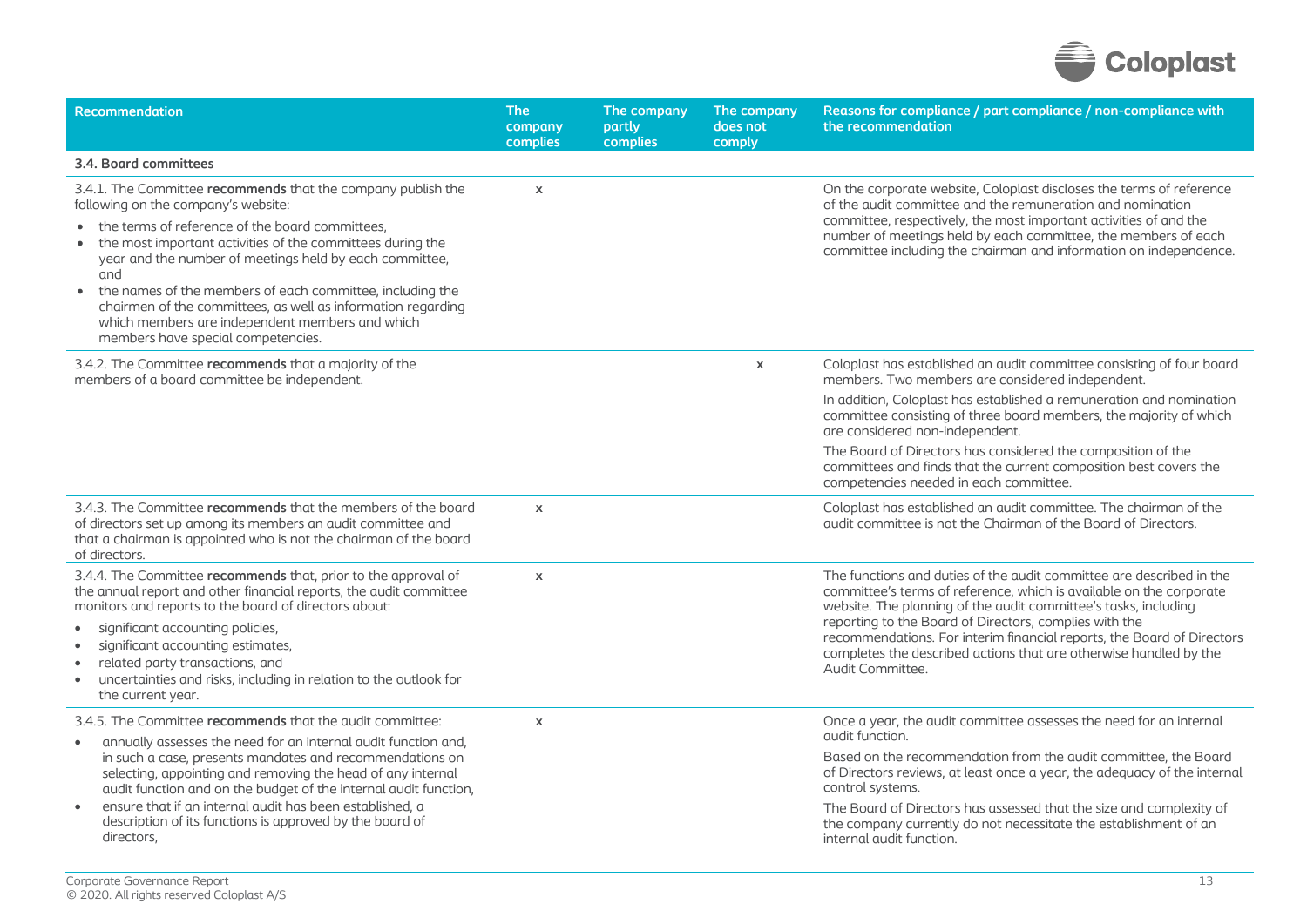

| <b>Recommendation</b>                                                                                                                                                                                                                                                                                                                                                                                                                                                                                                                                                                                                                                                                                                                                                                                                                                                                                                                                                                                                                                                                                          | <b>The</b><br>company<br>complies | The company<br>partly<br>complies | The company<br>does not<br>comply | Reasons for compliance / part compliance / non-compliance with<br>the recommendation                                                                                                                                                                                                                                                                                                                                                                                                                                                                                                                                                                           |
|----------------------------------------------------------------------------------------------------------------------------------------------------------------------------------------------------------------------------------------------------------------------------------------------------------------------------------------------------------------------------------------------------------------------------------------------------------------------------------------------------------------------------------------------------------------------------------------------------------------------------------------------------------------------------------------------------------------------------------------------------------------------------------------------------------------------------------------------------------------------------------------------------------------------------------------------------------------------------------------------------------------------------------------------------------------------------------------------------------------|-----------------------------------|-----------------------------------|-----------------------------------|----------------------------------------------------------------------------------------------------------------------------------------------------------------------------------------------------------------------------------------------------------------------------------------------------------------------------------------------------------------------------------------------------------------------------------------------------------------------------------------------------------------------------------------------------------------------------------------------------------------------------------------------------------------|
| ensure that if an internal audit has been established, adequate<br>resources and competencies are allocated to carry out the<br>work, and<br>monitor the executive board's follow-up on the conclusions<br>and recommendations of the internal audit function.                                                                                                                                                                                                                                                                                                                                                                                                                                                                                                                                                                                                                                                                                                                                                                                                                                                 |                                   |                                   |                                   |                                                                                                                                                                                                                                                                                                                                                                                                                                                                                                                                                                                                                                                                |
| 3.4.6. The Committee recommends that the board of directors<br>establish a nomination committee, which is at least, responsible for<br>the following preparatory tasks:<br>• describing the qualifications required by the board of directors<br>and the executive board and for a given position, indicating the<br>time expected to be spent carrying out a specific position, as<br>well as assessing the competencies, knowledge and experience<br>found in the two governing bodies,<br>annually assessing the structure, size, composition and results<br>of the board of directors and the executive board and<br>recommend any changes to the board of directors,<br>• annually assessing the competencies, knowledge, experience<br>and succession of the individual members of management, and<br>report to the board of directors in this respect,<br>recommending candidates for the board of directors and the<br>executive board, and<br>proposing an action plan to the board of directors on the<br>future composition of the board of directors, including<br>proposals for specific changes. | $\mathsf{x}$                      |                                   |                                   | Coloplast has established a joint remuneration and nomination<br>committee. The committee has stand-alone meetings on assignments<br>within the responsibility of a nomination committee and a<br>remuneration committee, respectively, and thus de facto functions as<br>two committees with overlapping members.<br>The functions and duties of the remuneration and nomination<br>committee are described in the committee's terms of reference, which<br>is available on the corporate website. The planning of the<br>remuneration and nomination committee's tasks, including reporting<br>to the Board of Directors, complies with the recommendations. |
| 3.4.7. The Committee recommends that the board of directors<br>establish a remuneration committee, which is at least, responsible<br>for the following preparatory tasks:<br>recommending the remuneration policy (including the<br>$\bullet$<br>"General Guidelines for incentive-based Remuneration") to the<br>board of directors and the executive board for approval by the<br>board of directors prior to approval by the general meeting,<br>making proposals to the board of directors on remuneration<br>for members of the board of directors and the executive<br>board, as well as ensuring that the remuneration is in<br>compliance with the company's remuneration policy and the<br>assessment of the performance of the persons concerned. The<br>committee should have information on the total remuneration<br>that members of the board of directors and the executive<br>board receive from other companies in the group,<br>• recommending a remuneration policy applicable for the<br>company in general, and<br>• assisting with the preparation of the annual remuneration<br>report. | $\pmb{\chi}$                      |                                   |                                   | Coloplast has established a joint remuneration and nomination<br>committee. The committee has stand-alone meetings on assignments<br>within the responsibility of a nomination committee and a<br>remuneration committee, respectively, and thus de facto functions as<br>two committees with overlapping members.<br>The functions and duties of the remuneration and nomination<br>committee are described in the committee's terms of reference, which<br>is available on the corporate website. The planning of the<br>remuneration and nomination committee's tasks, including reporting<br>to the Board of Directors, complies with the recommendations. |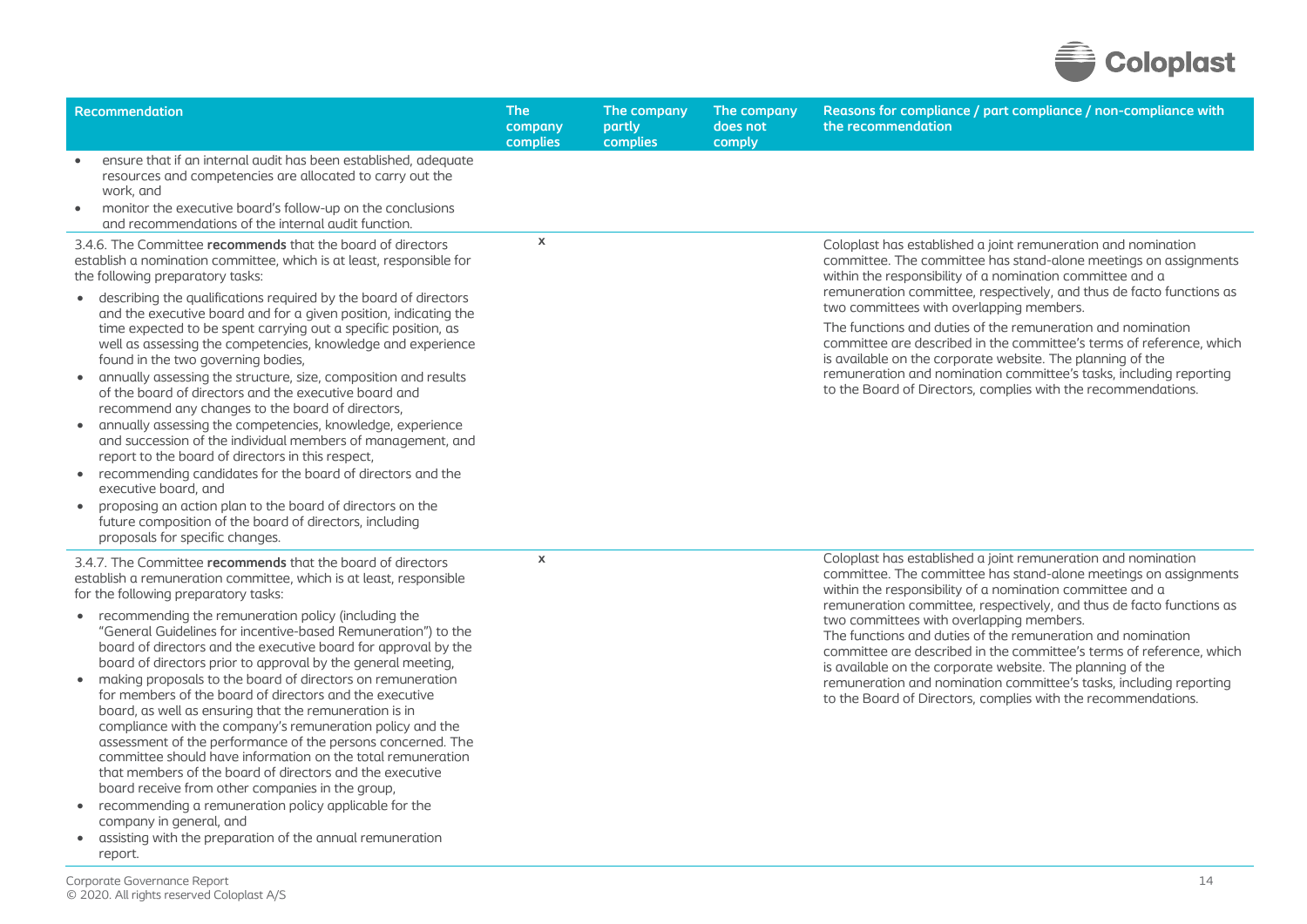

| <b>Recommendation</b>                                                                                                                                                                                                                                                                                                                                                                                                                                            | <b>The</b><br>company<br>complies | The company<br>partly<br>complies | The company<br>does not<br>comply | Reasons for compliance / part compliance / non-compliance with<br>the recommendation                                                                                                                                                                                                                                                                                                                                                                                                                                                                  |
|------------------------------------------------------------------------------------------------------------------------------------------------------------------------------------------------------------------------------------------------------------------------------------------------------------------------------------------------------------------------------------------------------------------------------------------------------------------|-----------------------------------|-----------------------------------|-----------------------------------|-------------------------------------------------------------------------------------------------------------------------------------------------------------------------------------------------------------------------------------------------------------------------------------------------------------------------------------------------------------------------------------------------------------------------------------------------------------------------------------------------------------------------------------------------------|
| 3.4.8. The Committee recommends that the remuneration<br>committee do not consult with the same external advisers as the<br>executive board of the company.                                                                                                                                                                                                                                                                                                      | $\mathsf{x}$                      |                                   |                                   | To the extent external advisers assist the remuneration committee,<br>the remuneration committee will not consult with the same external<br>advisors as the Executive Management.                                                                                                                                                                                                                                                                                                                                                                     |
| 3.5. Evaluation of the performance of the board of directors and the executive board                                                                                                                                                                                                                                                                                                                                                                             |                                   |                                   |                                   |                                                                                                                                                                                                                                                                                                                                                                                                                                                                                                                                                       |
| 3.5.1. The Committee recommends that the board of directors<br>establishes an evaluation procedure for an annual evaluation of<br>the board of directors and the individual members.<br>External assistance should be obtained at least every third year.<br>The evaluation should inter alia include:<br>• contribution and results.<br>cooperation with the executive board.<br>$\bullet$<br>the chairman's leadership of the board of directors,<br>$\bullet$ | $\pmb{\chi}$                      |                                   |                                   | The Board of Directors continuously assesses the work of the Board,<br>including the contributions of the individual board members as well as<br>the achievements of the Board collectively. Further, the Board of<br>Directors has established a process which ensures that the Board<br>performs a self-assessment at least once a year. The Chairman is<br>responsible for carrying out the assessment, and the results are<br>discussed by the entire Board of Directors.<br>The results and the procedure of the assessment are disclosed in the |
| the composition of the board of directors (including<br>$\bullet$<br>competencies, diversity and the number of members),<br>the work in the committees and the committee structure, and<br>$\bullet$<br>the organisation and quality of the material that is submitted<br>$\bullet$<br>to the board of directors.                                                                                                                                                |                                   |                                   |                                   | management report and on the corporate website.<br>On an ongoing basis and at least once a year as part of the Board's<br>self-assessment it is assessed whether the Board as a whole needs<br>new competencies or expertise.<br>In 2019 and 2020, the annual self-assessment of the Board of                                                                                                                                                                                                                                                         |
| The evaluation procedure and the general conclusions should be<br>described in the management commentary and on the company's<br>website. The chairman should account for the evaluation of the<br>board of directors, including the process and general conclusions,<br>on the general meeting prior to the election of the board of<br>directors.                                                                                                              |                                   |                                   |                                   | Directors has been carried out with assistance from an external party.<br>The Chairman will account for the evaluation of the Board of<br>Directors, including the process and general conclusions, on the<br>general meeting prior to the election of the Board of Directors.                                                                                                                                                                                                                                                                        |
| 3.5.2. The Committee recommends that at least once annually, the<br>board of directors evaluate the work and performance of the<br>executive board in accordance with pre- defined criteria.<br>Furthermore, the board of directors should evaluate the need for<br>changes to the structure and composition of the executive board,<br>in light of the company's strategy.                                                                                      | $\boldsymbol{\mathsf{x}}$         |                                   |                                   | The Chairman and Deputy Chairman perform an annual assessment<br>of the Executive Management's work and results, including the<br>structure and composition of the Executive Management in light of the<br>company's strategy. The assessment and any relevant actions are<br>discussed by the entire Board without the presence of the Executive<br>Management and is subsequently presented to the Executive<br>Management.                                                                                                                         |
| 3.5.3. The Committee recommends that the executive board and<br>the board of directors establish a procedure according to which<br>their cooperation is evaluated annually through a formalised<br>dialogue between the chairman of the board of directors and the<br>chief executive officer, and that the outcome of the evaluation be<br>presented to the board of directors.                                                                                 | $\pmb{\mathsf{X}}$                |                                   |                                   | Coloplast has established a procedure according to which the<br>cooperation between the Board of Directors and the Executive<br>Management is evaluated annually through a formalised dialogue<br>between the Chairman of the Board of Directors and the Chief<br>Executive Officer, and the outcome of the evaluation is presented to<br>the entire Board of Directors.                                                                                                                                                                              |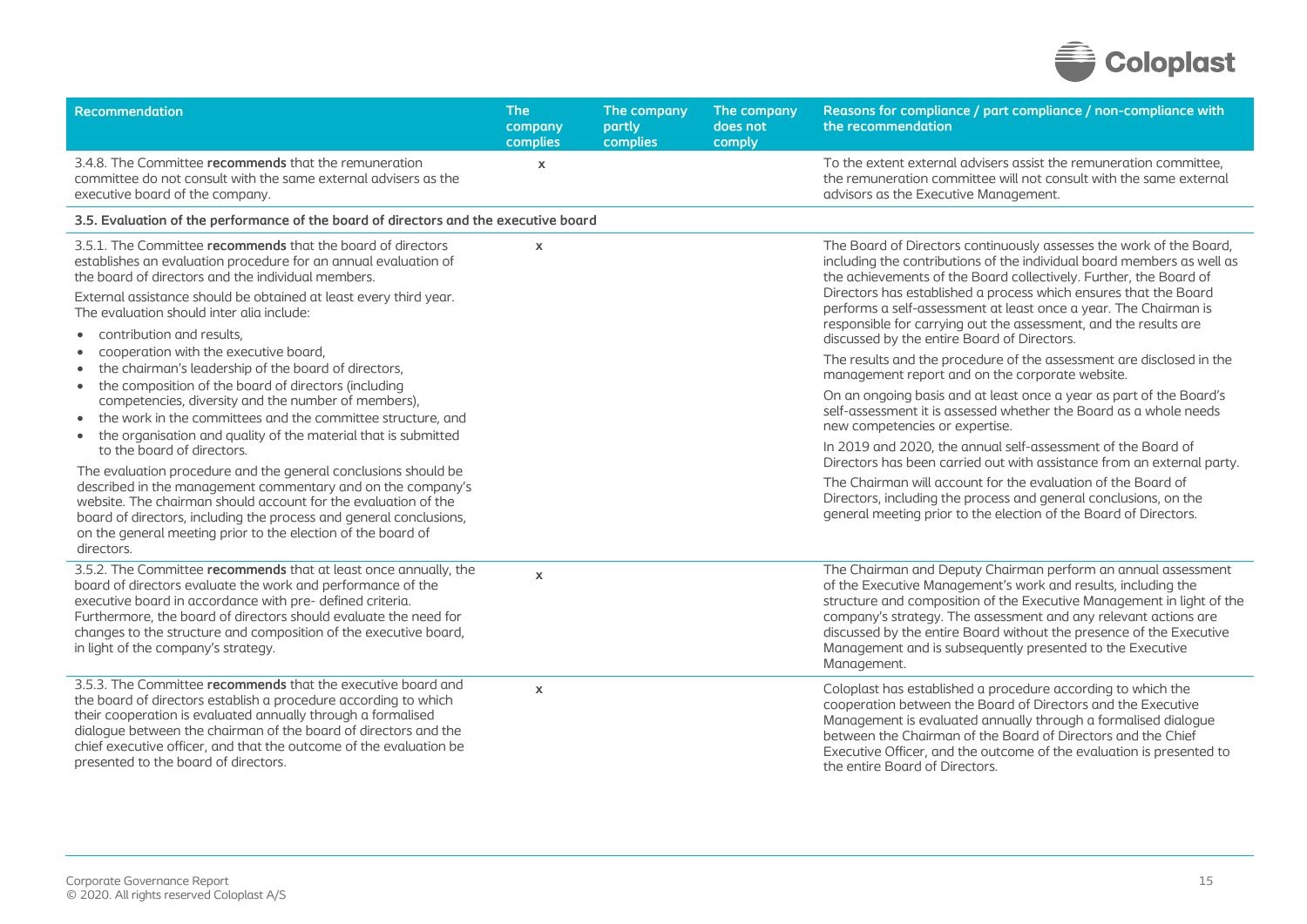

| Recommendation                                                                                                                                                                                                                                                      | <b>The</b><br>company<br>complies | The company<br>partly<br>complies | The company<br>does not<br>comply | Reasons for compliance / part compliance / non-compliance with<br>the recommendation                                                                                                                                                                                          |
|---------------------------------------------------------------------------------------------------------------------------------------------------------------------------------------------------------------------------------------------------------------------|-----------------------------------|-----------------------------------|-----------------------------------|-------------------------------------------------------------------------------------------------------------------------------------------------------------------------------------------------------------------------------------------------------------------------------|
| 4. Remuneration of Management                                                                                                                                                                                                                                       |                                   |                                   |                                   |                                                                                                                                                                                                                                                                               |
| 4.1. Form and content of the remuneration policy                                                                                                                                                                                                                    |                                   |                                   |                                   |                                                                                                                                                                                                                                                                               |
| 4.1.1. The Committee recommends that the board of directors<br>prepare a remuneration policy for the board of directors and the<br>executive board, which includes                                                                                                  | $\boldsymbol{\mathsf{x}}$         |                                   |                                   | The Board of Directors has adopted a remuneration policy which sets<br>out the general guidelines for the company's remuneration of<br>members of the Board of Directors and the Executive Management.                                                                        |
| • a detailed description of the components of the remuneration<br>for members of the board of directors and the executive                                                                                                                                           |                                   |                                   |                                   | The remuneration policy is submitted for approval at the general<br>meeting in accordance with the recommendations.                                                                                                                                                           |
| board.<br>the reasons for choosing the individual components of the<br>remuneration,<br>a description of the criteria that form the basis for the balance<br>$\bullet$                                                                                              |                                   |                                   |                                   | The remuneration policy states that members of the Board of<br>Directors receive a fixed annual fee and remuneration paid to<br>members of the Executive Management consists of a fixed and a<br>variable component.                                                          |
| between the individual components of the remuneration, and<br>an explanation for the correlation between the remuneration<br>$\bullet$<br>policy and the company's long-term value creation and<br>relevant related goals.                                          |                                   |                                   |                                   | The fixed component consists of a net salary, pension contribution and<br>other benefits. The variable component consists of a cash bonus and<br>stock options.                                                                                                               |
| The remuneration policy should be approved by the general<br>meeting at least every fourth year and upon any material<br>amendments and it should be published on the company's website.                                                                            |                                   |                                   |                                   | The remuneration policy is available on the corporate website.                                                                                                                                                                                                                |
| 4.1.2. The Committee recommends that if the remuneration policy<br>includes variable components,<br>• limits should be set on the variable components of the total                                                                                                  | $\boldsymbol{\mathsf{x}}$         |                                   |                                   | The remuneration policy defines limits for the variable components,<br>and the Board of Directors believes there is a reasonable and<br>balanced composition between the remuneration for members of the<br>Executive Management and the value creation for the shareholders. |
| remuneration package,<br>a reasonable and balanced composition should be maintained<br>$\bullet$<br>between remuneration for members of management and the                                                                                                          |                                   |                                   |                                   | Variable components are subject to clear performance criteria and<br>measurability is objective.                                                                                                                                                                              |
| value creation for shareholders in the short and long term,<br>clarity should be established about performance criteria and<br>$\bullet$                                                                                                                            |                                   |                                   |                                   | Long-term remuneration components have a vesting period of three<br>years.                                                                                                                                                                                                    |
| measurability for the award of variable components,<br>variable remuneration should not only consist of short-term<br>remuneration components, and that long-term remuneration<br>components must have a vesting or maturity period of at least<br>three years, and |                                   |                                   |                                   | Variable remuneration components are subject to customary claw<br>back clauses.                                                                                                                                                                                               |
| the company should have the ability to reclaim, in full or in<br>part, variable components of remuneration that were paid on<br>the basis of information, which subsequently are found to be<br>incorrect.                                                          |                                   |                                   |                                   |                                                                                                                                                                                                                                                                               |
| 4.1.3. The Committee recommends that remuneration of members<br>of the board of directors does not include share options or<br>warrants.                                                                                                                            | $\boldsymbol{\mathsf{x}}$         |                                   |                                   | Members of the Board of Directors receive a fixed annual fee and are<br>not eligible for share option or warrant programmes.                                                                                                                                                  |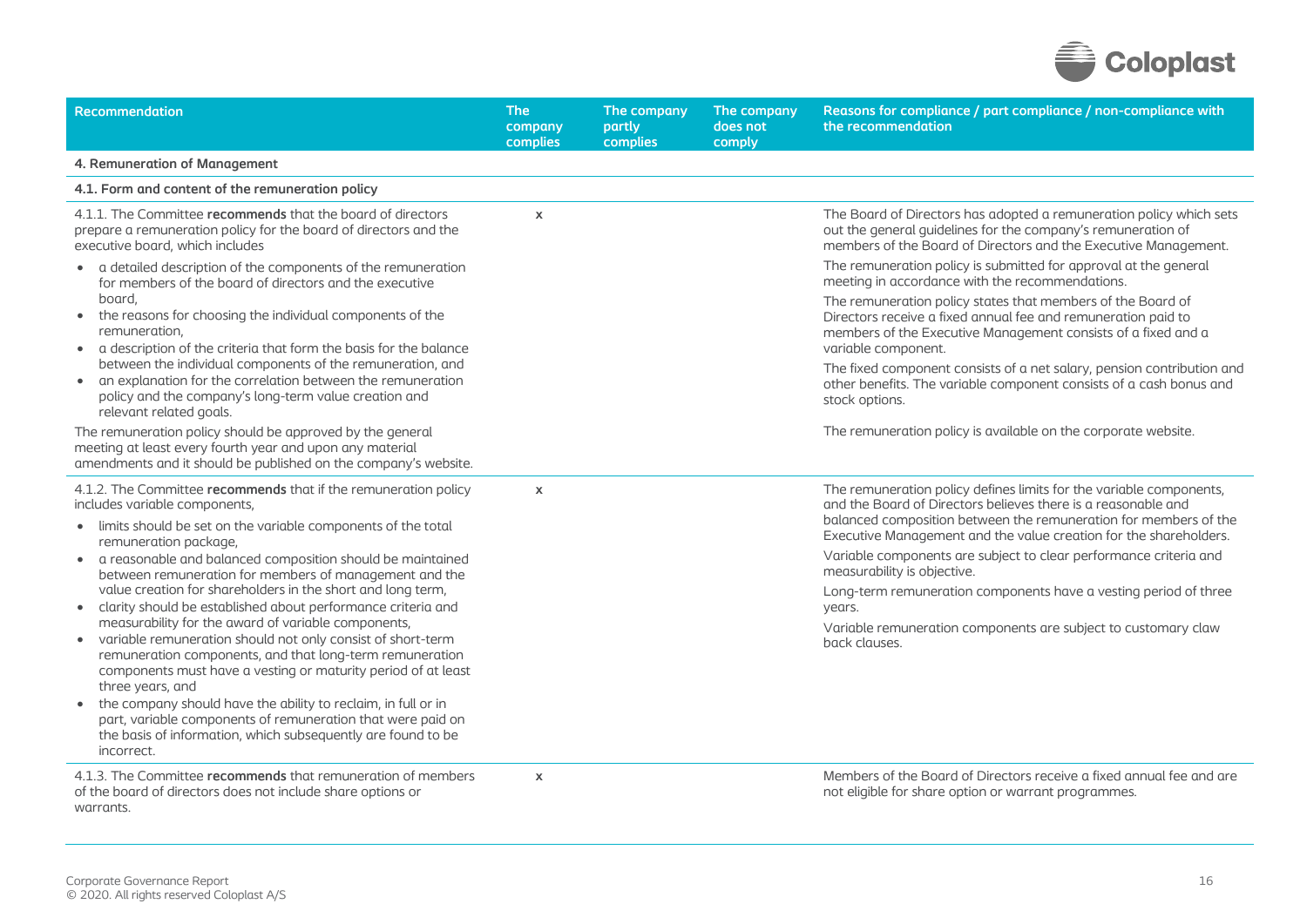

| Recommendation                                                                                                                                                                                                                                                                                                                                                                                                                                                                                                                                                                                                                       | <b>The</b><br>company<br>complies | The company<br>partly<br>complies | The company<br>does not<br>comply | Reasons for compliance / part compliance / non-compliance with<br>the recommendation                                                                                                                                                                                                                                                                                                                                                                                                                                      |
|--------------------------------------------------------------------------------------------------------------------------------------------------------------------------------------------------------------------------------------------------------------------------------------------------------------------------------------------------------------------------------------------------------------------------------------------------------------------------------------------------------------------------------------------------------------------------------------------------------------------------------------|-----------------------------------|-----------------------------------|-----------------------------------|---------------------------------------------------------------------------------------------------------------------------------------------------------------------------------------------------------------------------------------------------------------------------------------------------------------------------------------------------------------------------------------------------------------------------------------------------------------------------------------------------------------------------|
| 4.1.4. The Committee recommends that if, in relation to long-term<br>incentive programmes, a share-based remuneration is used, the<br>programmes should have a vesting or maturity period of at least<br>three years after being allocated and should be roll-over<br>programmes, i.e. the options should be granted periodically.                                                                                                                                                                                                                                                                                                   | $\mathsf{x}$                      |                                   |                                   | Coloplast's long-term incentive programme consists of share options.<br>As a general rule share options are granted periodically. The share<br>options have a term of five years and are exercisable after three<br>years. The number of share options awarded to each member of the<br>Executive Management and their value is disclosed in the annual<br>report and the remuneration report.<br>Share options in the Executive Management share option plan are<br>covered by the company's holding of treasury shares. |
| 4.1.5. The Committee recommends that the total value of the<br>remuneration relating to the noticed period, including severance<br>pay, does not exceed two years of remuneration, including all<br>components of the remuneration.                                                                                                                                                                                                                                                                                                                                                                                                  | $\boldsymbol{\mathsf{x}}$         |                                   |                                   | The total value of remuneration relating to the notice period is capped<br>at a maximum of two years' remuneration, including all components of<br>the remuneration.                                                                                                                                                                                                                                                                                                                                                      |
| 4.2. Disclosure of remuneration                                                                                                                                                                                                                                                                                                                                                                                                                                                                                                                                                                                                      |                                   |                                   |                                   |                                                                                                                                                                                                                                                                                                                                                                                                                                                                                                                           |
| 4.2.1. The Committee recommends that the company's<br>remuneration policy and compliance with this policy be explained<br>and justified annually in the chairman's statement at the<br>company's general meeting.                                                                                                                                                                                                                                                                                                                                                                                                                    | $\pmb{\times}$                    |                                   |                                   | Coloplast's remuneration policy and compliance with the policy is<br>explained and motivated in the Chairman's report at the company's<br>annual general meeting.                                                                                                                                                                                                                                                                                                                                                         |
| 4.2.2. The Committee recommends that shareholders at the<br>general meeting consider proposals for approval of remuneration<br>for the board of directors for the current financial year.                                                                                                                                                                                                                                                                                                                                                                                                                                            | $\pmb{\times}$                    |                                   |                                   | Remuneration for the current financial year at the time of the annual<br>general meeting is a fixed agenda item on Coloplast's annual general<br>meeting.                                                                                                                                                                                                                                                                                                                                                                 |
| 4.2.3. The Committee recommends that the company prepares a<br>remuneration report that includes information on the total<br>remuneration received by each member of the board of directors<br>and the executive board from the company and other companies<br>in the group and associated companies for the last three years,<br>including information on the most important content of retention<br>and resignation arrangements and that the correlation between<br>the remuneration and company strategy and relevant related<br>goals be explained.<br>The remuneration report should be published on the company's<br>website. | $\boldsymbol{\mathsf{x}}$         |                                   |                                   | Coloplast prepares a remuneration report containing at least the<br>information set out in the recommendations. The remuneration<br>report is available at the corporate website.                                                                                                                                                                                                                                                                                                                                         |

| 5. Financial reporting, risk management and audits                                                                                                                                        |                                                                                                                                                                                                                                                                    |
|-------------------------------------------------------------------------------------------------------------------------------------------------------------------------------------------|--------------------------------------------------------------------------------------------------------------------------------------------------------------------------------------------------------------------------------------------------------------------|
| 5.1. Identification of risks and transparency about other relevant information                                                                                                            |                                                                                                                                                                                                                                                                    |
| 5.1.1. The Committee recommends that the board of directors<br>consider and in the management commentary account for the<br>most important strategic and business-related risks, risks in | The management in each of Coloplast's individual business units and<br>staff functions are responsible for identifying and managing risks in<br>their part of the organisation. The most significant risks are reported<br>quarterly to Corporate Risk Management. |